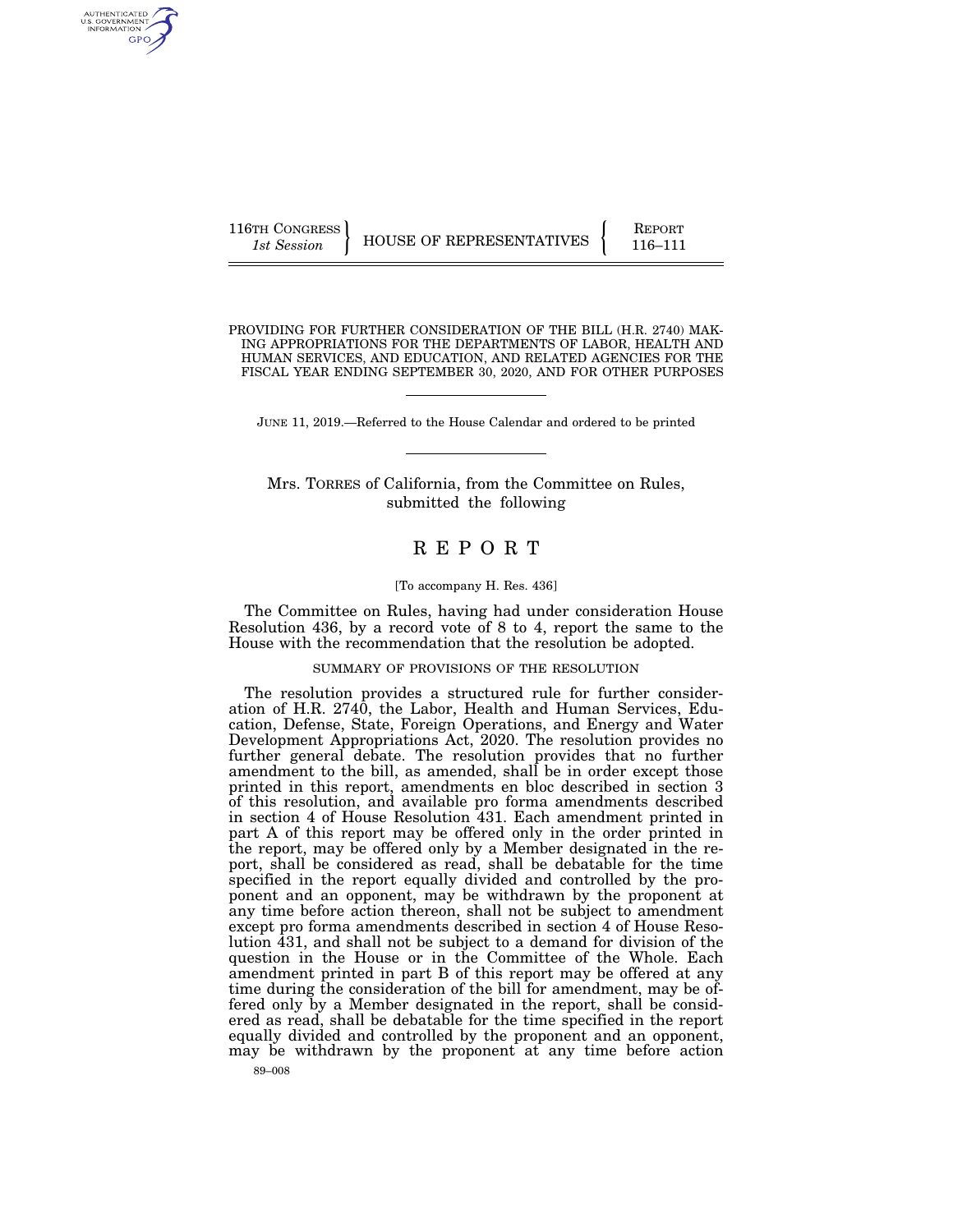thereon, shall not be subject to amendment except amendments described in section 4 of House Resolution 431, and shall not be subject to a demand for division of the question in the House or in the Committee of the Whole. The resolution waives all points of order against further amendments printed in this report or against amendments en bloc described in section 3 of the resolution. The resolution provides that it shall be in order at any time for the chair of the Committee on Appropriations or her designee to offer amendments en bloc consisting of further amendments printed in this report not earlier disposed of. Amendments en bloc shall be considered as read, shall be debatable for 20 minutes equally divided and controlled by the chair and ranking minority member of the Committee on Appropriations or their respective designees, shall not be subject to amendment except amendments described in section 4 of House Resolution 431, and shall not be subject to demand for division of the question in the House or in the Committee of the Whole. The resolution provides one motion to recommit with or without instructions.

#### EXPLANATION OF WAIVERS

The waiver of all points of order against amendments to H.R. 2740 includes a waiver of Clause 2(c) of rule XXI, which requires that limitation amendments be offered at the end of the bill. The waiver is necessary because the limitation amendments printed in this report will be offered at the end of each division. It should be noted that sponsors of such amendments complied with Rules Committee guidance when drafting amendments to the end of divisions rather than the end of the bill.

#### COMMITTEE VOTES

The results of each record vote on an amendment or motion to report, together with the names of those voting for and against, are printed below:

### *Rules Committee record vote No. 112*

Motion by Mr. Cole to amend the rule to Division A of H.R. 2740 to make in order amendment #179, offered by Rep. Duffy (WI), which increases funding for the Refugee and Entrant Assistance Account by \$2.8 billion to allow the Office of Refugee Resettlement to provide all Unaccompanied Alien Children (UAC) with critical child welfare services and high-quality shelter care. Defeated: 4–7

| <b>Maiority Members</b> | Vote                                   | <b>Minority Members</b> |                          |
|-------------------------|----------------------------------------|-------------------------|--------------------------|
|                         | Nav<br>Nav<br>Nav<br>Nav<br>Nav<br>Nav |                         | Yea<br>Yea<br>Yea<br>Yea |

### *Rules Committee record vote No. 113*

Motion by Mr. Cole to amend the rule to Division E of H.R. 2740 to make in order and provide the appropriate waivers to amend-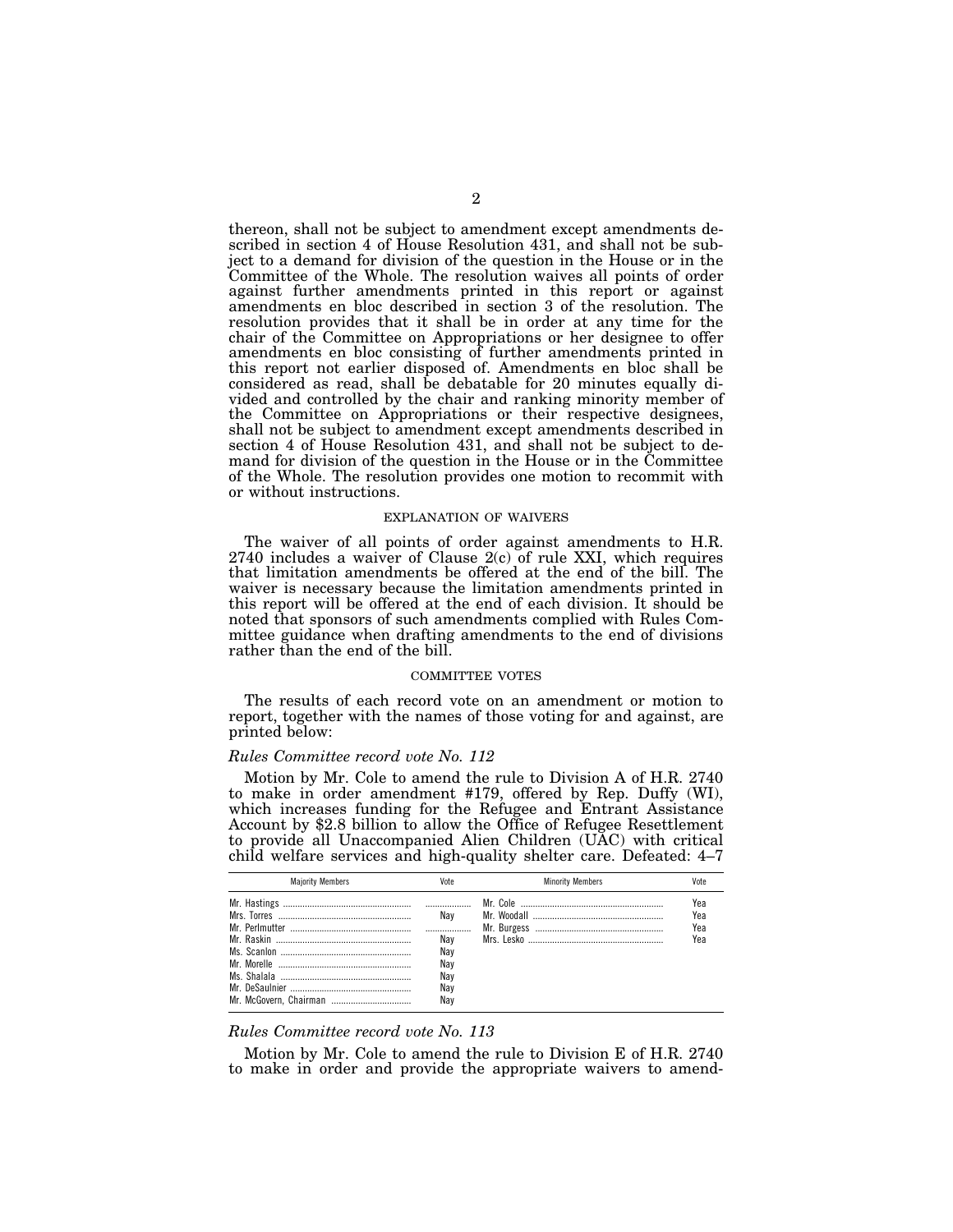ment #66, offered by Rep. Shimkus (IL), which provides funding for the Department of Energy and the Nuclear Regulatory Commission to carry out nuclear waste disposal activities under Title I of the Nuclear Waste Policy Act. Defeated: 4–7

| <b>Maiority Members</b> | Vote                                          | <b>Minority Members</b> | Vnte                     |
|-------------------------|-----------------------------------------------|-------------------------|--------------------------|
|                         | Nav<br>Nav<br>Nav<br>Nav<br>Nav<br>Nav<br>Nav |                         | Yea<br>Yea<br>Yea<br>Yea |

#### *Rules Committee record vote No. 114*

Motion by Mr. Woodall to amend the rule to Division D of H.R. 2740 to make in order and provide the appropriate waivers to amendment #9, offered by Rep. Zeldin (NY), which ensures that foreign aid does not support NGOs that participate in the BDS campaign against Israel. Defeated: 4–7

| <b>Maiority Members</b> | Vote | <b>Minority Members</b> | Vote |
|-------------------------|------|-------------------------|------|
|                         |      |                         | Yea  |
|                         | Nav  |                         | Yea  |
|                         |      |                         | Yea  |
|                         | Nav  |                         | Yea  |
|                         | Nav  |                         |      |
|                         | Nav  |                         |      |
|                         | Nav  |                         |      |
|                         | Nav  |                         |      |
|                         | Nav  |                         |      |

# *Rules Committee record vote No. 115*

Motion by Mr. Woodall to amend the rule to Division A of H.R. 2740 to make in order amendment #4, offered by Rep. Davis (IL), which prevents any funds in this bill from being used to limit access to health care for anyone with a preexisting medical condition. Defeated: 4–8

| <b>Majority Members</b> | Vote                            | <b>Minority Members</b> | Vote                     |
|-------------------------|---------------------------------|-------------------------|--------------------------|
|                         | Nav<br>Nav<br>Nav<br>Nav<br>Nav |                         | Yea<br>Yea<br>Yea<br>Yea |
|                         | Nay<br>Nav<br>Nav               |                         |                          |

### *Rules Committee record vote No. 116*

Motion by Mr. Burgess to amend the rule to Division C of H.R. 2740 to make in order and provide the appropriate waivers to amendment #7, offered by Rep. Burgess (TX), which strikes Section 8127 in Division C that prohibits any funding being used to construct a border wall along the southern border. Defeated: 4–8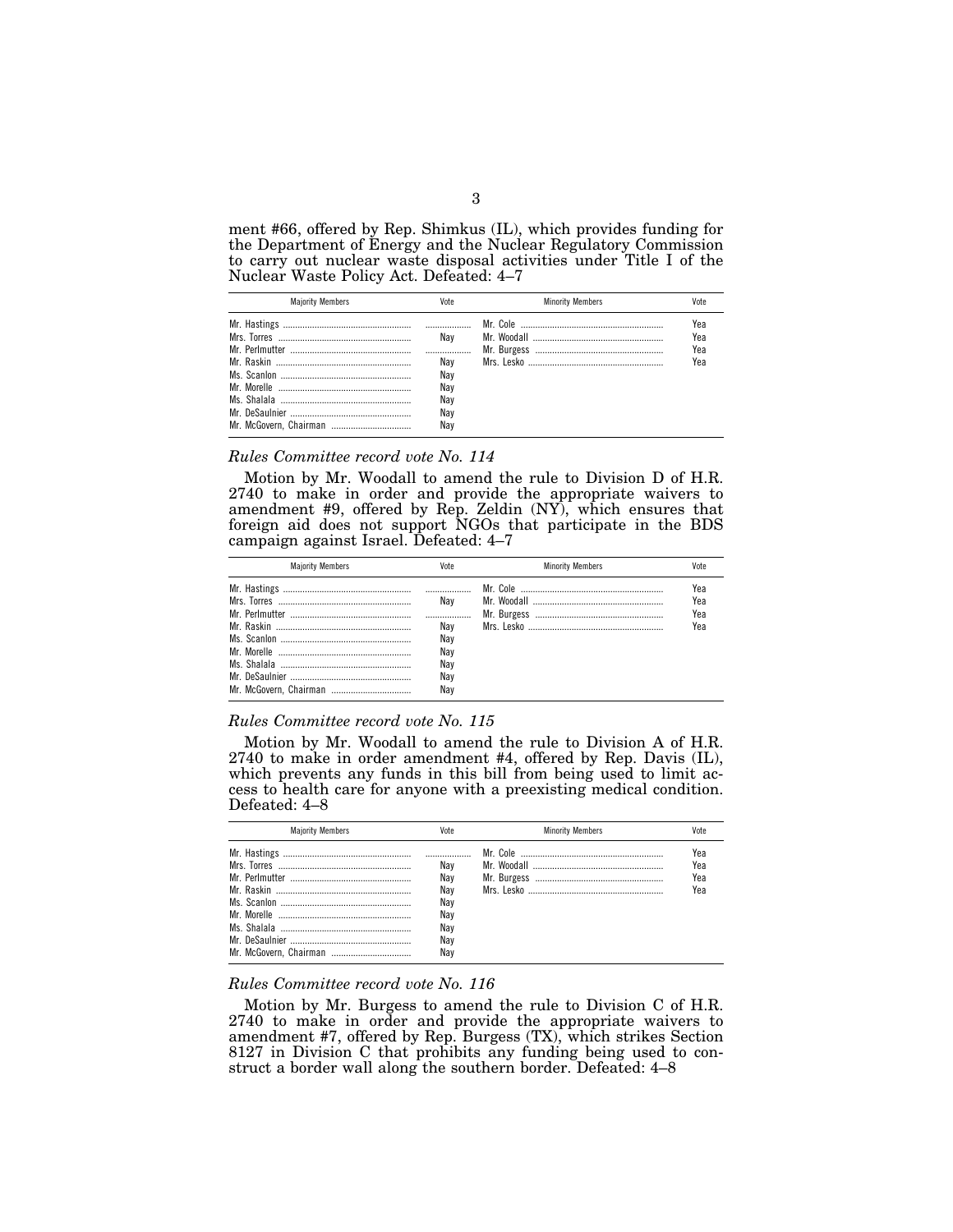| <b>Maiority Members</b> | Vote                                                 | <b>Minority Members</b> | Vote                     |
|-------------------------|------------------------------------------------------|-------------------------|--------------------------|
|                         | Nav<br>Nav<br>Nav<br>Nav<br>Nav<br>Nav<br>Nav<br>Nav |                         | Yea<br>Yea<br>Yea<br>Yea |

### *Rules Committee record vote No. 117*

Motion by Mr. Burgess to amend the rule to Division D of H.R. 2740 to make in order the following amendments: amendment #3, offered by Rep. Burgess (TX), which reduces funding for El Salvador, Guatemala, and Honduras by an amount equal to the number of unaccompanied alien children from each country placed in federal custody in the preceding fiscal year due to their immigration status multiplied by \$30,000; and amendment #41, offered by Rep. Burgess (TX), which directs not less than 50% of reprogrammable assistance for the Northern Triangle countries be available to NGOs in El Salvador, Guatemala, and Honduras that are providing services directly benefiting the residents of those countries. Defeated: 4–8

| <b>Maiority Members</b> | Vote                                                 | <b>Minority Members</b> | Vote                     |
|-------------------------|------------------------------------------------------|-------------------------|--------------------------|
|                         | Nav<br>Nav<br>Nav<br>Nav<br>Nav<br>Nav<br>Nav<br>Nav |                         | Yea<br>Yea<br>Yea<br>Yea |

### *Rules Committee record vote No. 118*

Motion by Mrs. Lesko to amend the rule to Division E of H.R. 2740 to make in order and provide the appropriate waivers to amendment #99, offered by Rep. Lesko (AZ), which increases funding for Nuclear Energy by \$8,282,000, offset with a reduction from Energy Efficiency and Renewable Energy. Defeated: 4–8

| <b>Majority Members</b> | Vote                                                 | <b>Minority Members</b> | Vote                     |
|-------------------------|------------------------------------------------------|-------------------------|--------------------------|
|                         | Nav<br>Nav<br>Nav<br>Nav<br>Nav<br>Nav<br>Nav<br>Nav |                         | Yea<br>Yea<br>Yea<br>Yea |

### *Rules Committee record vote No. 119*

Motion by Mrs. Lesko to amend the rule to Division D of H.R. 2740 to make in order amendment #58, offered by Rep. Foxx (NC), which prohibits funds from being provided to assist in the inves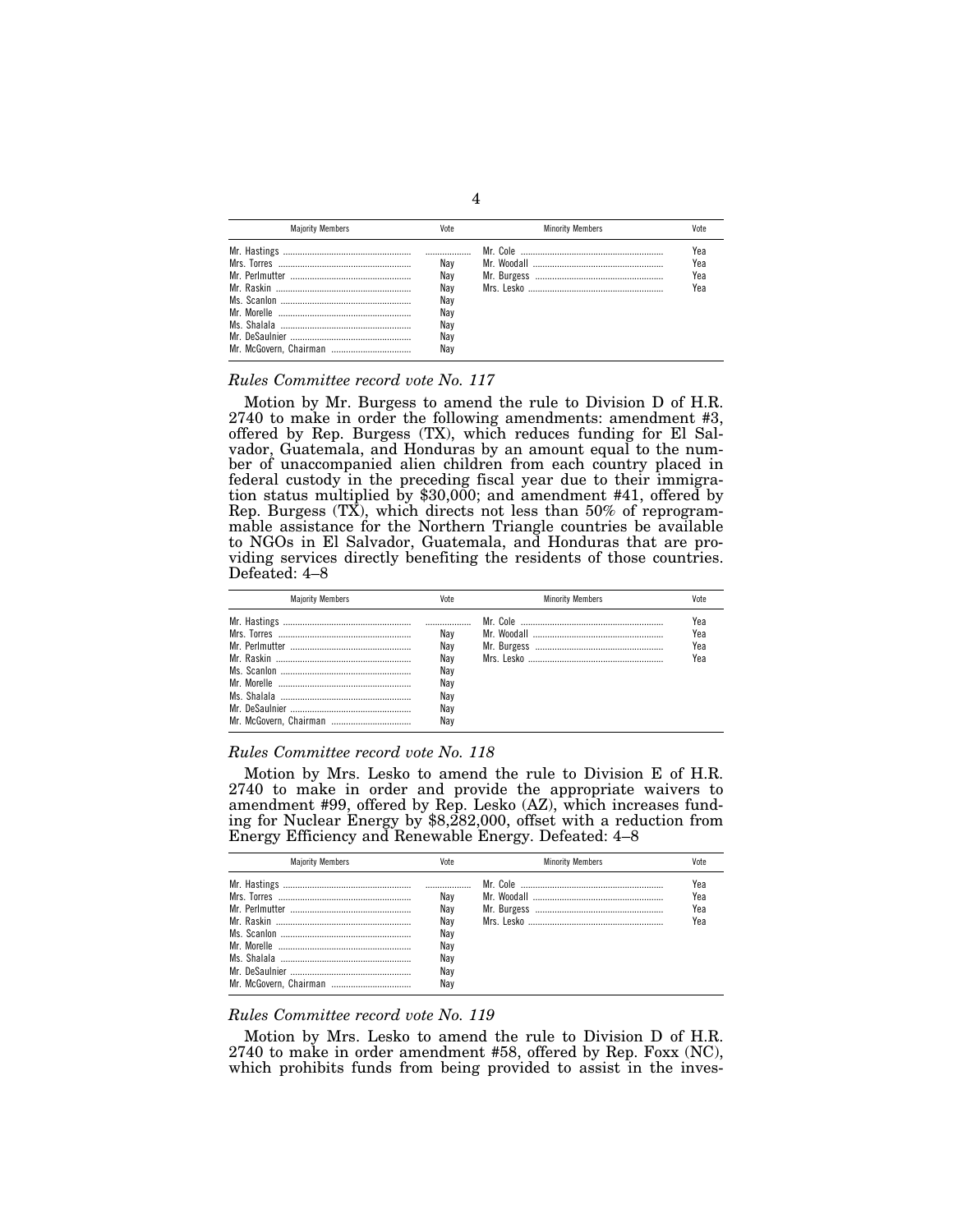tigation, arrest, detention, extradition, or prosecution by the International Criminal Court of any Israeli citizen or permanent resident of Israel (as Israel is not party to the Rome Statute). Defeated: 4–8

| <b>Maiority Members</b> | Vote | <b>Minority Members</b> | Vote |
|-------------------------|------|-------------------------|------|
|                         |      |                         | Yea  |
|                         | Nav  |                         | Yea  |
|                         | Nav  |                         | Yea  |
|                         | Nav  |                         | Yea  |
|                         | Nav  |                         |      |
|                         | Nav  |                         |      |
|                         | Nav  |                         |      |
|                         | Nav  |                         |      |
|                         | Nav  |                         |      |

# *Rules Committee record vote No. 120*

Motion by Mrs. Torres to report the rule. Adopted: 8–4

| <b>Majority Members</b> | Vote | <b>Minority Members</b> | Vote |
|-------------------------|------|-------------------------|------|
|                         |      |                         | Nav  |
|                         | Yea  |                         | Nay  |
|                         | Yea  |                         | Nav  |
|                         | Yea  |                         | Nav  |
|                         | Yea  |                         |      |
|                         | Yea  |                         |      |
|                         | Yea  |                         |      |
|                         | Yea  |                         |      |
|                         | Yea  |                         |      |

### SUMMARY OF THE AMENDMENTS IN PART A MADE IN ORDER

# AMENDMENTS TO DIVISION D (STATE, FOREIGN OPERATIONS, AND RELATED PROGRAMS) MADE IN ORDER

1. Bost (IL): Ensures that when the State Department is expanding opportunities for grants and contracts to small businesses owned and controlled by socially and economically disadvantaged and faith-based organizations, it also does so for veteran and service-disabled veteran owned small businesses. (10 minutes)

2. Kildee (MI): Increases funding by \$500,000 for the Great Lakes Fisheries Commission to address grass carp. (10 minutes)

3. Rouda (CA), Correa (CA), Lofgren (CA), Lowenthal (CA): Prohibits the use of funds to negotiate or enter into an agreement with Vietnam for the repatriation of Vietnamese immigrants who arrived in the United States before July 12, 1995. (10 minutes)

4. Sherman (CA): Increases funding for the United States Agency for Global Media International Broadcasting Operations account by \$1.5 million, to broadcast Radio Free Europe/Radio Liberty in the Sindhi language in Pakistan, and decreases funding by \$2.1 million in the Capital Investment Fund account. (10 minutes)

5. Allen (GA): Reduces spending in Division D by 1 percent. (10 minutes)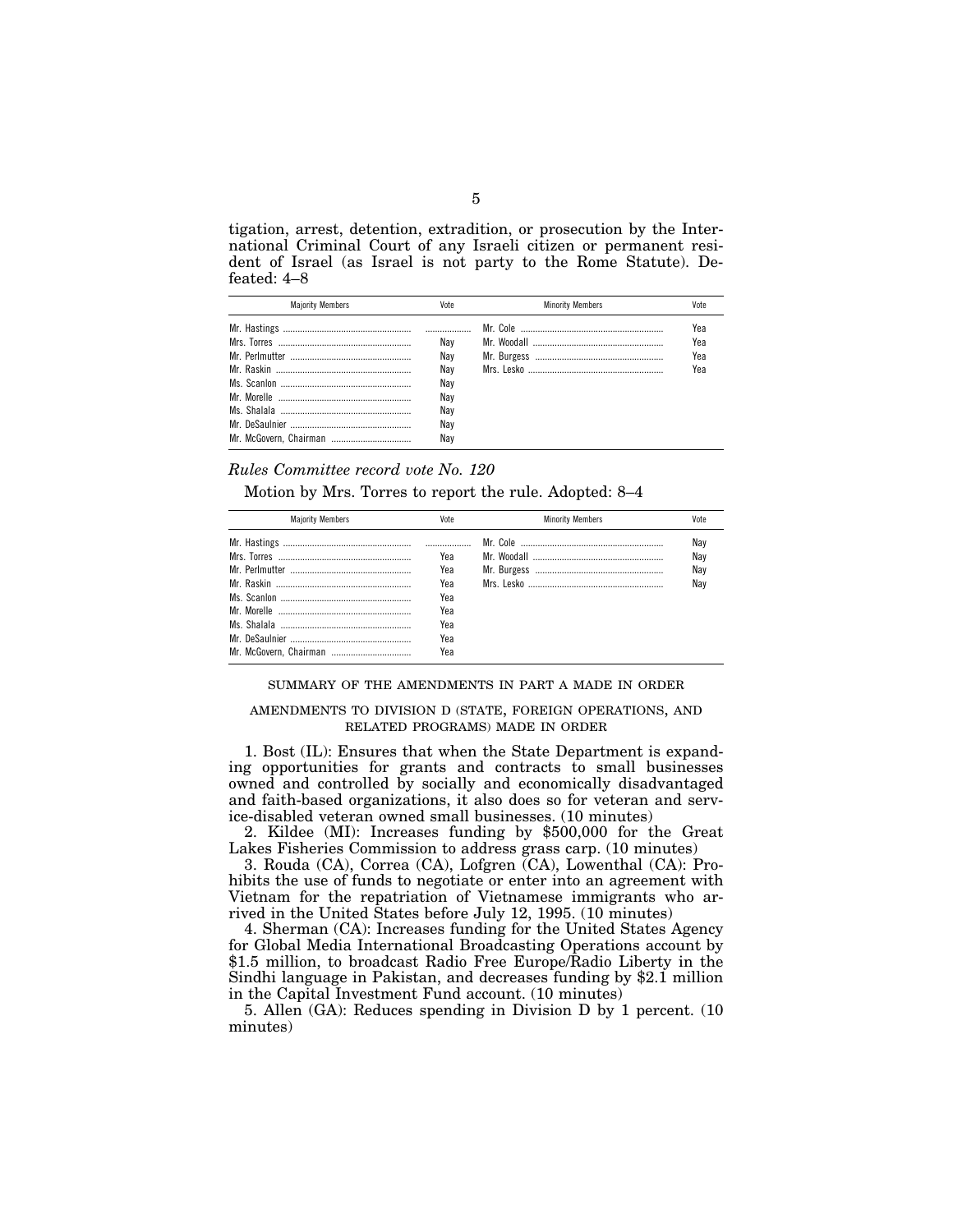## AMENDMENTS TO DIVISION C (DEPARTMENT OF DEFENSE) MADE IN ORDER

6. Stewart (UT): Ensures that military working dogs are returned to the United States upon completion of their service to our soldiers abroad. (10 minutes)

7. Young (AK): Reduces the Defense Wide Operations and Maintenance Account by \$8,500,000 and increases the Air Force Operations and Maintenance account by the same amount, for the ISR Innovation Office to support Mission Defense Teams. (10 minutes)

8. Engel (NY), McCaul (TX): Strikes Section 9015 to enable the use of funds for additional defensive military equipment to Ukraine. (10 minutes)

9. Smith, Christopher (NJ): Redirects \$2 million from Operations and Maintenance, Defense-Wide to the Congressionally Directed Medical Research Programs for Tickborne Disease research. (10 minutes)

10. Eshoo (CA): Increases and decreases the Research, Development, Test and Evaluation, Air Force account by \$9.5 million in order to develop flexible imaging technologies, wearable biochemical sensing, point-of-care in low-resource environments, and en-route medical technologies to treat wounded warfighters. (10 minutes)

11. Eshoo (CA), McKinley (WV): Increases funding for Peer-reviewed pancreatic cancer research in the Department of Defense's Defense Health Program by \$2 million, offset by a \$2 million decrease from Defense-wide Operation and Maintenance. (10 minutes)

12. Jackson Lee (TX): Increases and decreases the Department of Defense Military Retirement Fund by \$2 million to provide the Secretary of Defense the flexibility needed for technical assistance for U.S. military women to military women in other countries combating violence targeting women and children as a weapon of war, terrorism, human trafficking, and narcotics trafficking. (10 minutes)

13. Langevin (RI), Lamborn (CO), Lieu (CA): Increases by \$10,000,000 the Naval Railgun for common mount development, decreases by \$10,000,000 the Strategic Capabilities Office. (10 minutes)

14. Langevin (RI): Increases funding for the Spinal Cord Injury Research Program within the Congressionally Directed Medical Research Programs by \$10 million. (10 minutes)

15. Langevin (RI): Increases funding by \$2 million for civics education grants under the National Defense Education Program. Grants will fund the development and evaluation of civics education programs at Department of Defense domestic schools. (10 minutes)

16. Graves, Sam (MO), Gabbard (HI), Lipinski (IL): Increases and decreases the Operation and Maintenance, Defense wide account by \$5 million in order to reserve \$5 million to commemorate the 75th anniversary of World War II. (10 minutes)

17. Moore (WI): Increases funding for Air National Guard Facilities Sustainment, Restoration, and Modernization by \$2.5 million. (10 minutes)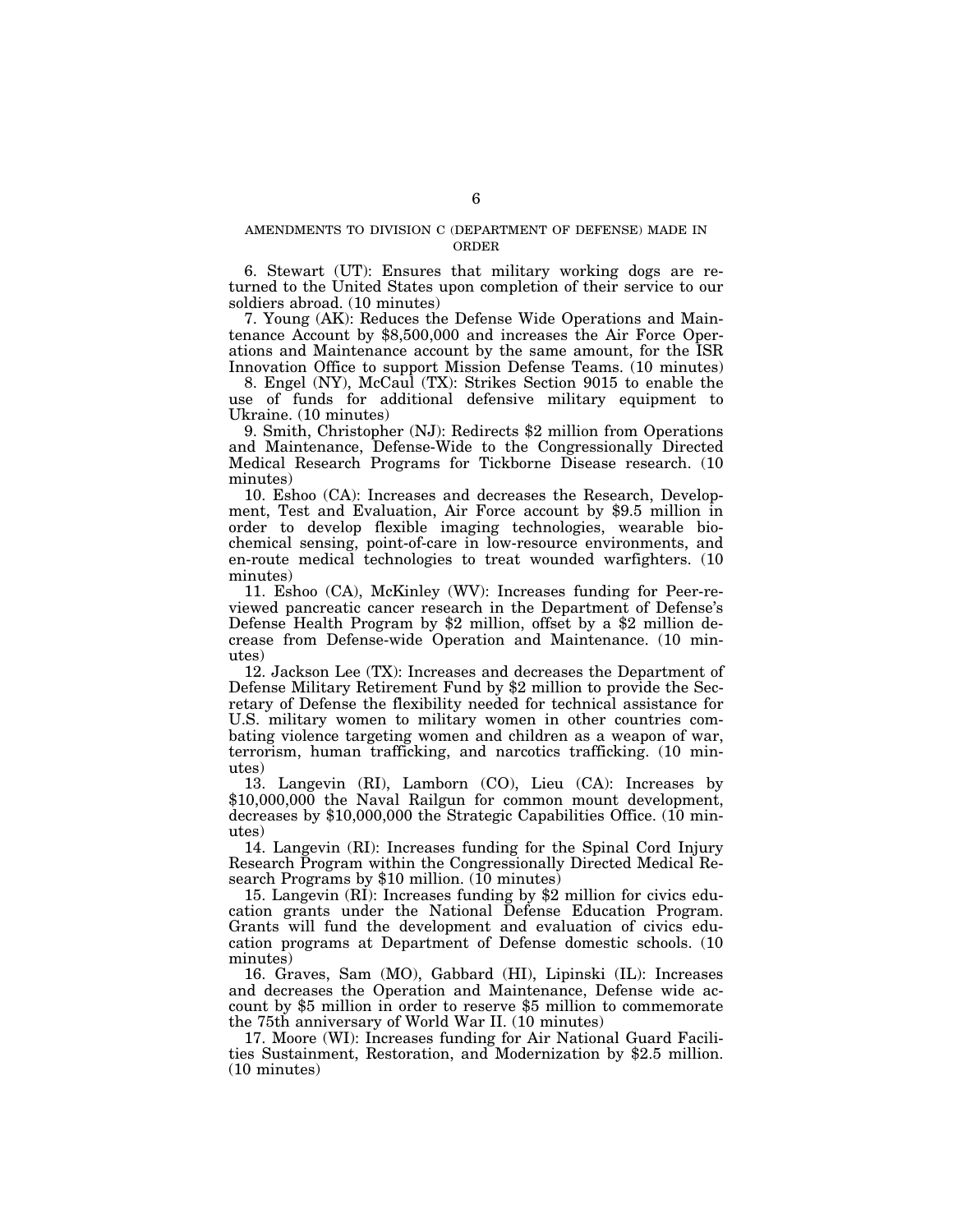18. Wilson, Joe (SC), Lamb (PA), Doyle (PA): Provides \$4.8 million to support mitigating musculoskeletal injury risk and optimizing bone and muscle adaptation for military physical training. (10 minutes)

19. Lipinski (IL): Increases and decreases the Research, Development, Test and Evaluation, Defense-wide account by \$10 million in order to redirect \$10 million within the RDTE account to be used for the National Security Innovation Network, for the purpose of expanding the Hacking for Defense course to more universities across the United States. (10 minutes)

20. Walberg (MI): Prohibits any funds under the Defense Division to be made available for the Taliban. (10 minutes)

21. Speier (CA), Kennedy (MA), Davis, Susan (CA), Brown (MD), Escobar (TX), Pressley (MA), Cisneros (CA): Prevents DOD from spending funds to implement ban on open transgender service. (10 minutes)

22. Schweikert (AZ): Increasing funding for the Research, Development, Test and Evaluation, Defense-Wide by \$1 million for the purpose of improving efforts to research and develop distributed ledger technologies for defense applications. (10 minutes)

23. Carson (IN): Increases and decreases the Defense-wide Research, Development, Test and Evaluation account by \$4 million in order to fund DoD's HBCU program. This will further help facilitate DoD's investments in the physical science, mathematics, and engineering programs at Historically Black Colleges and Universities and their corresponding national security benefits. (10 minutes)

24. Amash (MI), Lofgren (CA): Limits the warrantless collection of Americans' communications under section 702 of FISA. (10 minutes)

25. Garamendi (CA): Requires domestic sourcing of components for the third and subsequent ships of the Frigate program. (10 minutes)

26. Barr (KY), Guthrie (KY): Increases funding for Army Reserve Operation and Maintenance, for Army Operation and Maintenance, and for Army National Guard Operation and Maintenance by \$2 million each to be used for training support, such as the training of National Guard and Reserve components by Army in order to improve readiness. (10 minutes)

27. Cicilline (RI): Increases funding for the Defense Established Program to Stimulate Competitive Research (DEPSCoR) program by  $$1.5$  million. (10 minutes)

28. Dingell (MI), Neguse (CO), Turner (OH), González-Colón, Jenniffer (PR), Young (AK), Trone (MD), Porter (CA), Welch (VT): Provides for an additional \$5 million for the Fisher House Foundation which is offset by an outlay neutral reduction in the Operation and Maintenance, Defense-wide account. (10 minutes)

29. Dingell (MI), McKinley (WV): Increases funding for research, development, test and evaluation by \$20 million for arthritis research within the Congressionally Directed Medical Research Program (CDMRP). (10 minutes)

30. Bera (CA), Larsen, Rick (WA): Increases DoD funding to partner nations to help them prevent, detect, and respond to biological threats and infectious disease before they come to the U.S. by \$20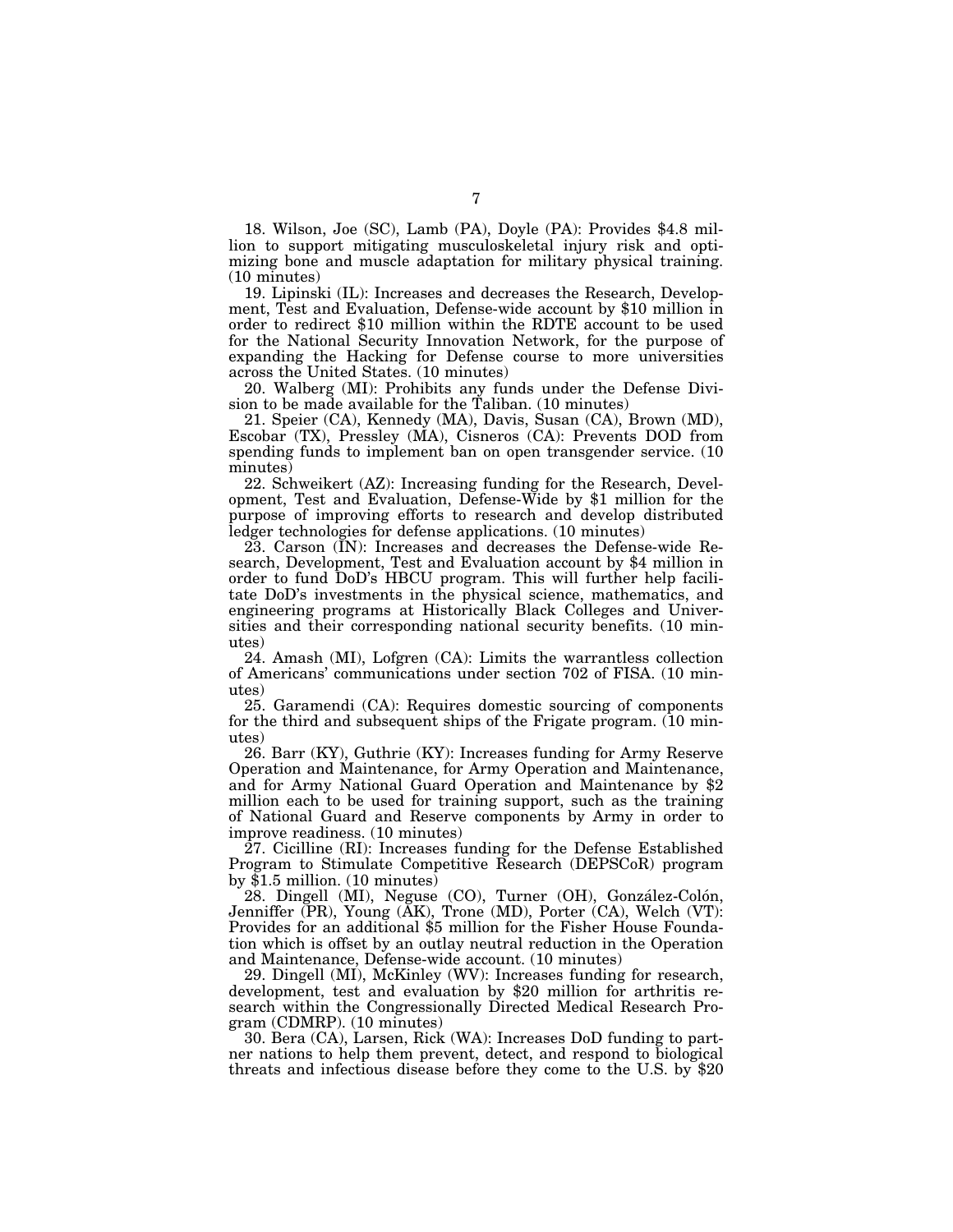million, reducing Defense Wide Operation and Maintenance by the same amount. (10 minutes)

31. Moulton (MA), Wilson, Joe (SC), Fleischmann (TN): Increases and decreases the Navy's Operation and Maintenance account by \$4.3 million in order to restore the United States Sea Cadet Corps' funding to historic levels. The Sea Cadet Corps is a congressionally-chartered, U.S. Navy-based youth military program that promotes interest in the military and seamanship, as well as aviation, science, technology, engineering, and mathematics. (10 minutes)

32. Moulton (MA), Wilson, Joe (SC), Fleischmann (TN): Increases and decreases the Drug Interdiction and Counter-Drug Activities, Defense account by \$3 million funding in order to restore funding for the Young Marines to historic levels. The Young Marines are a youth military program that partners with the DEA, Military Services, and other national service organization, to develop 8–18 year old members into responsible citizens and leaders. (10 min-

utes)<br>33. Kuster (NH), Pappas (NH): Increases funding to upgrade oxygen life support systems on Ohio Class submarine by  $$11,969,000$ . (10 minutes)

34. Kuster (NH), Schneider (IL): Increases and decreases the defense-wide Research, Development, Test and Evaluation account by \$5 million in order to support funding to develop lead-free defense electronics to ensure the defense industry can integrate cutting edge civilian technology to meet military requirements. (10 minutes)

35. Emmer (MN): Allocates an increase of \$3 million to Defensewide Demilitarization Systems to develop a feasible waterjet system to defeat a munition's chemical, biological, or explosive ordnance without removing the munition in theater, in accordance with Department of Defense recommendations. (10 minutes) 36. Brownley (CA): Provides an increase of \$3,492,000 for Re-

search, Development, Test, and Evaluation, Navy, offset by a \$4,080,000 decrease in funding for Research, Development, Test, and Evaluation, Defense-wide. (10 minutes)

37. Allen (GA), Khanna (CA): Increases and decreases the Defense-wide Operation and Maintenance account by \$10 million in order to assist in identifying unclaimed remains missing since the Korean conflict. (10 minutes)

38. Veasey (TX): Increases funding for the Future Vertical Lift Advanced Technologies program from \$16 million to \$25 million. (10 minutes)

39. Stefanik (NY), Gallego (AZ): Increases and decreases by \$20 million the Air Force Procurement account to support the E–11A aircraft to expand the Battlefield Airborne Communications Node (BACN) mission. (10 minutes)

40. Jeffries (NY): Increases and decreases the Department of Defense Operation and Maintenance, Defense-Wide Fund by \$500,000 to provide funding for additional reporting on the immediate risks to U.S. national security posed by climate change and its impacts to the Department and its ability to defend the nation. (10 minutes)

41. González-Colón, Jenniffer (PR), Sablan (MP): Increases and decreases funding for the Innovative Readiness Training Program by \$4.356 million, for the purpose of supporting DOD's efforts to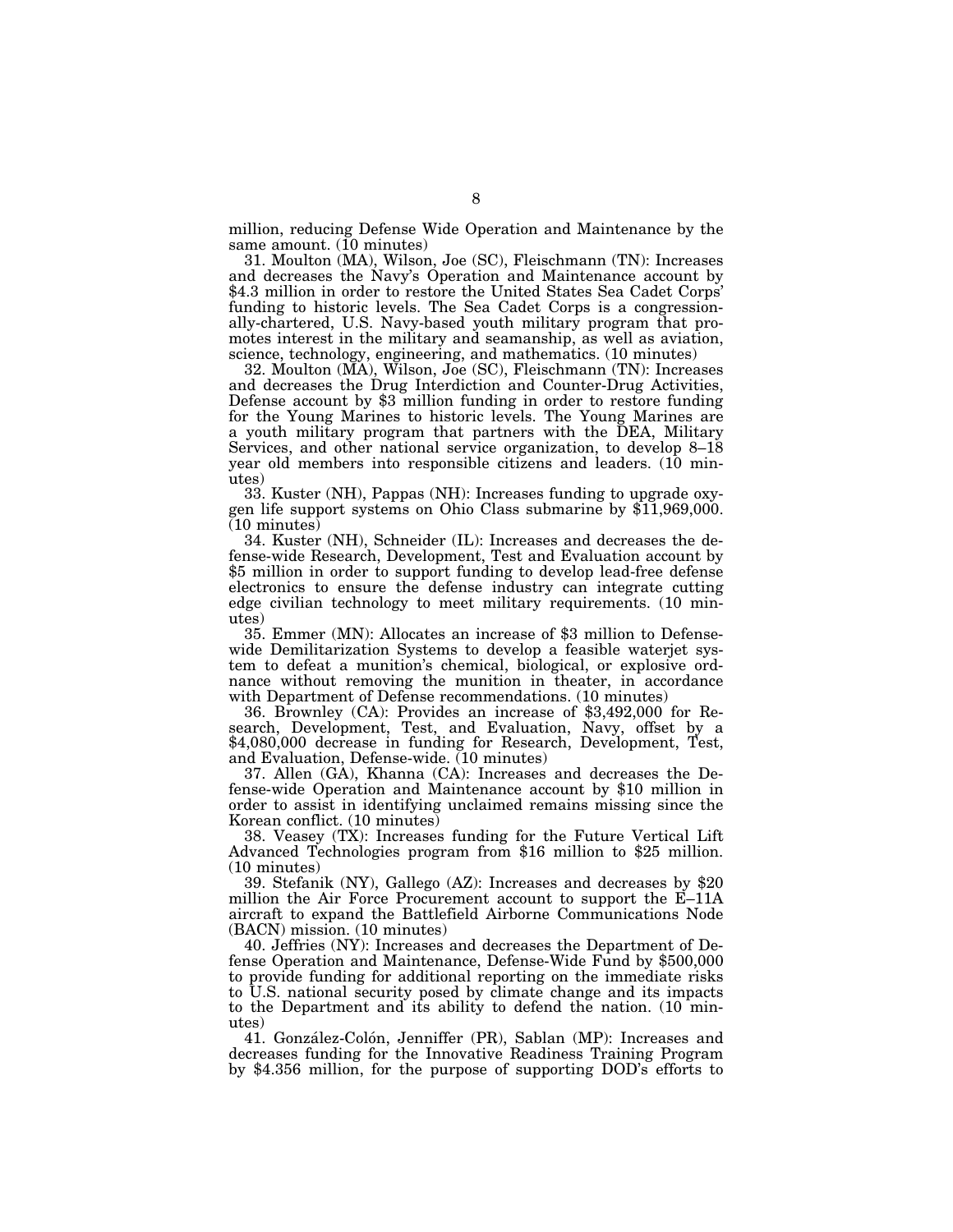produce mission-ready forces through military training opportunities and simultaneously provide key services for American communities. (10 minutes)<br>42. Kildee (MI): Increases funding for the Army, Air Force, and

Navy Environmental Restoration funds by \$15 million to clean up PFAS contamination in and around military bases offset by a \$16

million cut to DoD wide Operations and Maintenance. (10 minutes) 43. Norman (SC): Increases and decreases \$15 million from the Weapons Procurement, Navy to allow for the funding of one Expeditionary Sea Base Classed ship upgrade pilot program to reduce the amount of escort missions required to be conducted by Destroyer class ships. (10 minutes)

44. Lieu (CA): Prohibits funds from being used to issue export licenses for any defense article or service as described in 22 enumerated certification transmittal documents designated by the Department of State. (10 minutes)

45. Gallagher (WI): Restores \$96 M in research and development funds for INF-range conventional missile systems, offset by corresponding reduction to defense-wide operation and maintenance. (10 minutes)

46. Panetta (CA): Increases funding for Navy research by \$8 million to achieve future capabilities to maintain maritime superiority and ensure national security. (10 minutes)

47. Cheney (WY): Increases funding for the Weapons Procure- ment, Navy account by \$19.6 million in order to restore funding within in the DoD bill for the W76–2 warhead called for by the 2018 Nuclear Posture Review to counter Russia's advantage in tactical nuclear weapons and escalate to deescalate strategy. (10 minutes)

48. Carbajal (CA), Cisneros (CA): Increases funding for more Im- proved Outer Tactical Vests for female service members by \$5 million. The safety of female service members who are in physically demanding occupations like infantry and armor is compromised as they are not provided properly designed and fitted combat equipment. Properly designed and fitted combat equipment for women should be available beginning with initial entry training through any and all deployments. (10 minutes)

49. Carbajal (CA), Chu (CA), Torres, Norma (CA): Increase RDTE, Army by \$4 million to fund university and industry research centers to pursue research in areas of biotechnology such as advances in materials, neuroscience, systems, synthetic biology, nanotechnology and immersive technology. (10 minutes)

50. Blunt Rochester (DE): Increases and decreases by \$1,000,000 Operations & Maintenance, Defense-wide account which funds the Space-Available flights program and for the purpose of instructing the Department to provide Congress with an assessment of possible concerns or issues in expanding eligibility for the Space-A program to include caregivers and spouses when accompanying  $100\%$  disabled veterans. (10 minutes)

51. Jayapal (WA): Specifies that none of the funds made available by this act may be used for research on the Long Range Stand Off Weapon (LRSO). (10 minutes)

52. O'Halleran (AZ): Increases the Navy Research, Development, Test and Evaluation account by \$5 million in order to fund for Electromagnetic Systems Applied Research to better enable the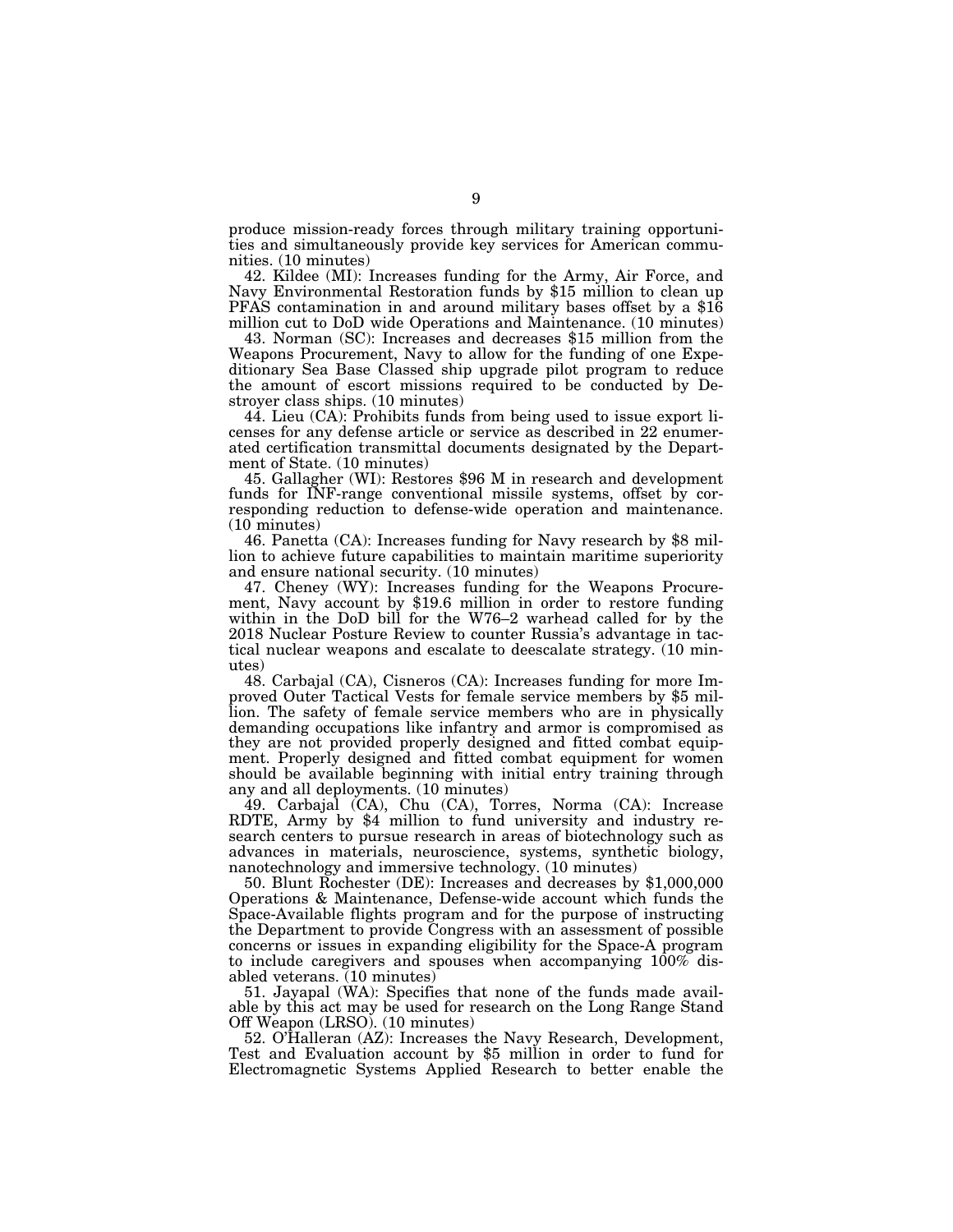Naval Research Laboratory to fully contribute to the U.S. Naval Observatory mission in providing the U.S. Navy and Department of Defense spacial Positioning, Navigation, and Timing (PNT). (10 minutes)

53. Brown (MD): Reduces Navy Operation & Maintenance Account by \$3,000,000 and increases the Defense Wide Research, Development, Test, and Evaluation account by \$3,000,000 for cyber resiliency efforts in the Central Test and Evaluation Investment Program (CTEIP). (10 minutes)

54. Brindisi (NY): Increases funding for Research, Development, Test and Evaluation, Air Force by \$5 million for the purpose of improving research and development of Quantum Information Sciences. (10 minutes)

55. Pappas (NH): Supports funding for PFOA/PFOS Study and Analysis by increasing and decreasing the Defense-wide Operation and Maintenance account by \$2 million. (10 minutes)

56. Pappas (NH): Increases funding for the Army's Research, Development, Test and Evaluation account by \$2.5 million. (10 minutes)

57. Sherrill (NJ), Langevin (RI): Increases funding for Defensewide RDTE by \$3 million to strengthen efforts to secure science and technology research. (10 minutes)

58. Sherrill (NJ): Increases and decreases the Navy Research, Development, Test and Evaluation account by \$5 million in order to support the certification/qualification process to enable the Navy to integrate 3–D printed parts more efficiently into the submarine fleet.  $(10 \text{ minutes})$ 

59. Crow (CO), Perlmutter (CO): Increases and decreases the Defense-wide Operation and Maintenance account by \$13 million in order to support the Department of Defense's Readiness and Environmental Protection Integration program, which protects military installations from environmental conflicts that could inhibit operations. (10 minutes)

60. Crow (CO): Increases funding through the Defense Health Program for research for amyotrophic lateral sclerosis (ALS) by \$20 million. (10 minutes)

61. Cox (CA): Reduces funds for the Operation and Maintenance Account, Defense-Wide by \$10 million and increases funds for medical research concerning traumatic brain injury, posttraumatic stress disorder, and psychological health by a similar amount. (10 minutes)

62. Torres Small, Xochitl (NM): Increases and decreases funding in the Defense-wide Operation and Maintenance account by \$5 million in order to support a pilot program to provide broadband access to military families and medical facilities on or near remote and isolated bases. (10 minutes)

## AMENDMENTS TO DIVISION E (ENERGY AND WATER DEVELOPMENT AND RELATED AGENCIES) MADE IN ORDER

63. Burgess (TX): Reduces spending in Division E by 5 percent. (10 minutes)

64. Burgess (TX), Smith, Jason (MO): Strikes Section 108 in Division E that prohibits any funding being used for border security infrastructure along the southern border. (10 minutes)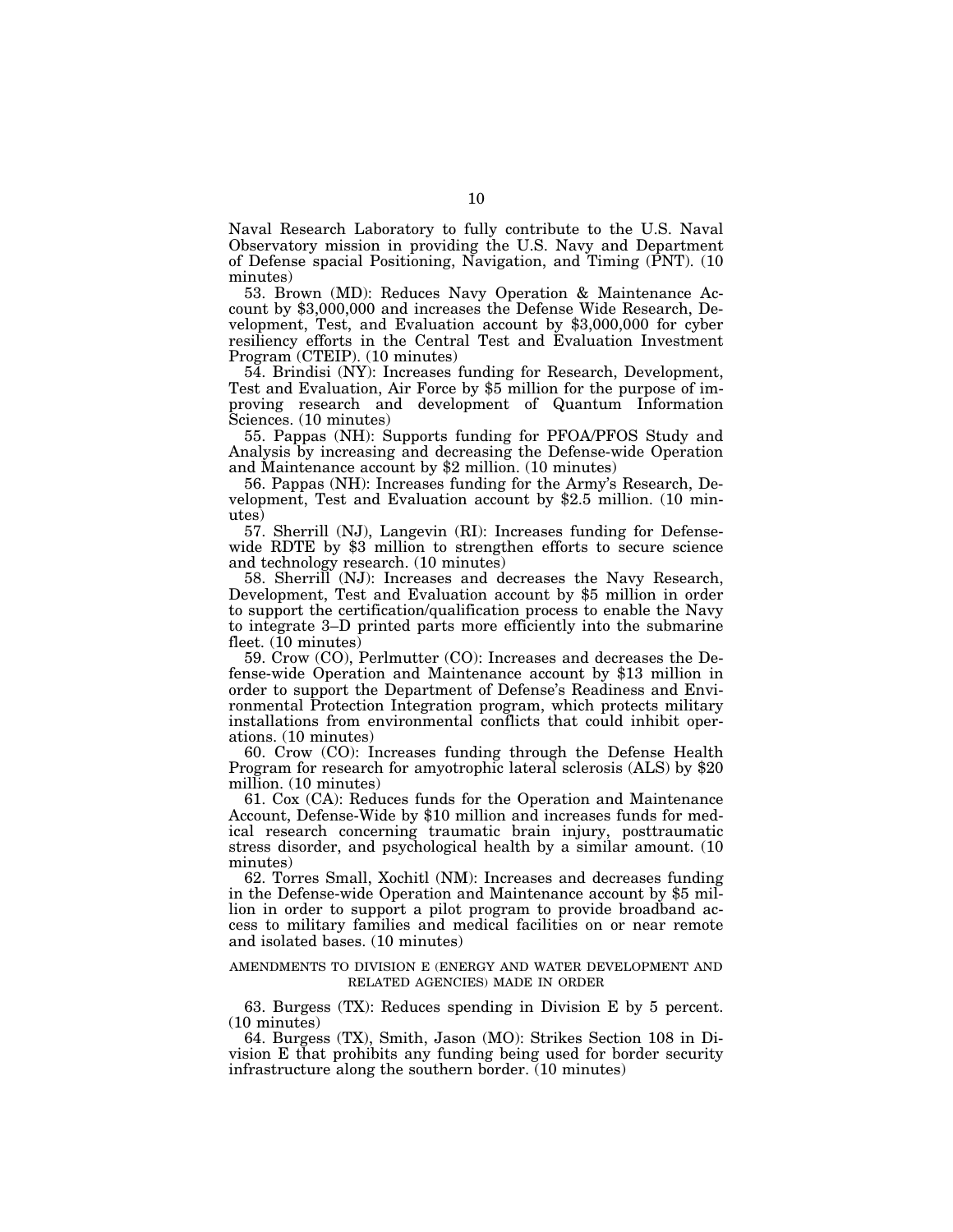65. Wasserman Schultz (FL), Hastings (FL), Shalala (FL), Frankel (FL), Crist (FL), Diaz-Balart (FL), Mucarsel-Powell (FL): States that none of the funds made available by this Act may be used to issue a permit under section 404 of the Federal Water Pollution Control Act for the discharge of dredged or fill material from a project within Water Conservation Areas in the Everglades. (10 minutes)

66. Fleischmann (TN): Increases and decreases the Weapons Activities account by \$123 million for construction of critical infrastructure in NNSA. (10 minutes)

67. Norton (DC), Brown (MD), Connolly (VA), Trone (MD): Increases and decreases \$5 million from the Investigations fund to instruct USACE to prioritize funding for the Anacostia Watershed Restoration Program. (10 minutes)

68. Wilson, Joe (SC): Increase and decreases by \$6.5 million from the Defense Environmental Cleanup account to highlight the Savannah River Community and Regulatory Support under the Savannah River Site. (10 minutes)

69. Velázquez (NY): Increases and decreases the Army Corps of Engineers construction projects account by \$45,000,000 to support Cano Martin Pena environmental restoration project in San Juan, Puerto Rico and combat the environmental degradation and persistent flooding that disadvantages communities abutting the channel, as evidenced by Hurricanes Irma and Maria. (10 minutes)

70. Graves, Sam (MO): Moves \$4 million from the Bureau of Reclamation and add \$4 million to the Army Corps funding for investigations. The intent of this amendment is for the \$4 million added to conduct investigations be used to study natural disasters that occurred in 2019, such as flooding in the Midwest. (10 minutes)

71. Langevin (RI), Garamendi (CA), Larsen, Rick (WA), Foster (IL): This amendment is a plus and minus of \$5 million within the Defense Nuclear Nonproliferation account in support of low-enriched uranium (LEU) research for naval reactors at the NNSA. (10 minutes)

72. Walberg (MI), Rush (IL): Increases funding for the office of Cybersecurity, Energy Security, and Emergency Response (CESER) at the Department of Energy by \$3 million to improve cybersecurity and emergency response for the bulk power system. (10 minutes)

73. Grijalva (AZ), Haaland (NM): Increases Office of Indian Energy Policy and Program by 2 million and decreases Fossil Fuel Research and Development by 2.4 million. (10 minutes)

74. Richmond (LA), Scalise (LA): Increases the Army Corps of Engineers Operations and Maintenance accounts by \$4,000,000 and decreases the Administration Expenses account by the same amount. (10 minutes)

75. Richmond (LA), Scalise (LA): Increases and decreases funding to the Army Corps of Engineers Operation and Maintenance Accounts by \$75,000,000 for dredging activities. (10 minutes)

76. Richmond (LA), Scalise (LA): Provides \$5 million for construction projects under the Army Corps of Engineers for the construction of Louisiana Coastal Area Beneficial Use of Dredged Material restoration projects with an offset from Corps of Engineers expenses. (10 minutes)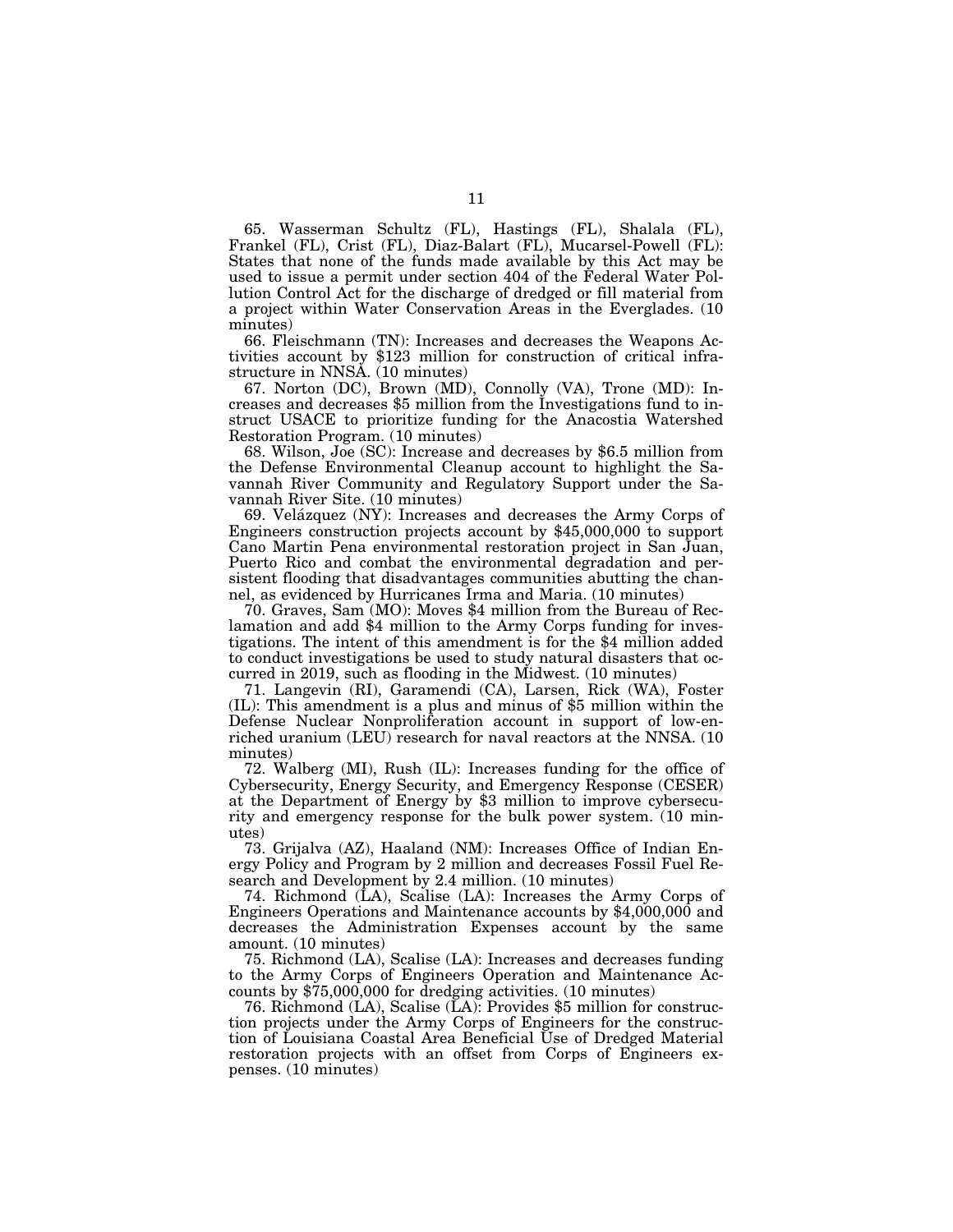77. Lipinski (IL), Foster (IL): Redirects \$15,000,000 within the Department of Energy Office of Science account towards the Argonne Leadership Computing Facility. (10 minutes)

78. McKinley (WV), Mooney (WV): Transfers \$3 million from the Departmental Administration account to the Fossil Energy Research and Development account. (10 minutes)

79. Loebsack (IA), Welch (VT): Increases and then reduces the Energy Efficiency and Renewable Energy account by \$5,000,000 with the intent of supporting the advancement of distributed wind technologies and research. (10 minutes)

80. Gosar (AZ): Prohibits funds from being used for the Clean Cities Program. (10 minutes)

81. Welch (VT): Increases and decreases by \$40 million funding within the Army Corps Construction account (Division E) to fund dam rehabilitation work authorized by Section 3202 of the 2018 America's Water Infrastructure Act. (10 minutes)

82. Kuster (NH), Stefanik (NY), Pappas (NH), Welch (VT): Increases funding to the Northern Border Regional Commission, a rural economic development agency that supports job creation efforts and infrastructure projects in economically distressed rural communities. (10 minutes)

83. Castor (FL): None of the funds made available in this Act may be used to finalize the Department of Energy's proposed rule to rollback efficiency standards for certain light bulbs. (10 minutes)

84. Perry (PA): Decreases funding for departmental administration by \$2 million and increases money for the Water Power Technologies Office within the Energy Efficiency and Renewable Energy Program by the same amount. (10 minutes)

85. Foster (IL): Adds and removes a dollar from this account for the purpose of instructing the National Academies of Sciences, Engineering, and Medicine to include a review of accelerator driven systems in its evaluation of the merits and viability of different nuclear fuel cycles and technology options, including both existing and future technologies. (10 minutes)

86. Hudson (NC): Increases and decreases \$1,317,808,000 from the Department of Energy's Office of Nuclear Energy for the purpose of creating a pilot program to provide energy resilience to Department of Defense and Department of Energy facilities by contracting with a commercial entity to site, construct, and operate a micro-reactor. (10 minutes)

87. Bera (CA): Increases funding for the National Levee Safety Inventory. (10 minutes)

88. Bera (CA): Increases and decreases Reclamation's Water and Related Resources Account by \$2 million to support the WaterSmart Program. (10 minutes)

89. Mullin  $(OK)$ : Prohibits the use of funds to prepare, propose, or promulgate any regulation or guidance that references or relies on analysis of the cost of social carbon under certain Technical Support Documents published by the Interagency Working Group on Social Cost of Carbon. (10 minutes)

90. Huffman (CA): States that none of the funds in this act can be used for the Army Corps of Engineers to finalize the environmental impact statement for the proposed Pebble Mine project. (10 minutes)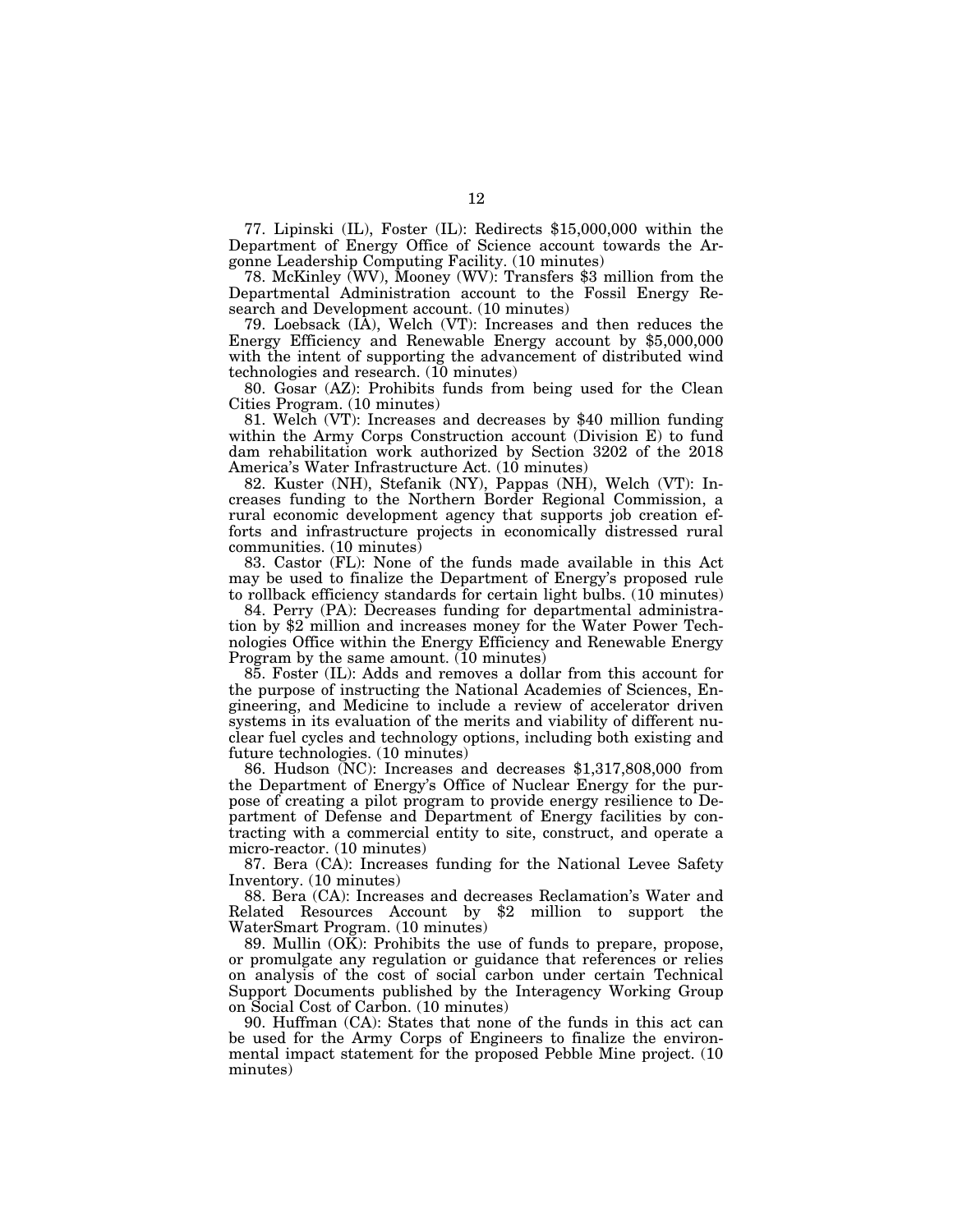91. Graves, Garret (LA): Strikes section 106 of division E, which states that none of the funds made available by this Act may be used to reorganize or to transfer the Civil Works functions or authority of the Corps of Engineers or the Secretary of the Army to

92. Ruiz  $(CA)$ : Increases and decreases by \$2 million within the Water and Related Resources Account in order to support projects with a public health benefit. (10 minutes)

93. Rouzer (NC): Decreases funding for the Office of the Assist- ant Secretary of the Army for Civil Works by \$2,000,000 and increases funding for the Army Corps of Engineers Operations and Maintenance account by the same amount to carry out Section 1149 of the WIIN Act (PL–114–322). (10 minutes)

94. Boyle (PA), Porter (CA): Prevents funds from being used to reject any application for a grant due to the use of the term ''global warming" or the term "climate change" in the application. (10 minutes)

95. Estes (KS): Adds and removes five million to highlight the importance of properly funding Bureau of Reclamation ground water restoration projects. (10 minutes)<br>96. Rice, Kathleen (NY): Increases and decreases funding to the

Office of Energy Efficiency and Renewable Energy by  $$16.3$  million in order to support the Wind Energy Program. (10 minutes)

97. Banks (IN): Reduces spending for each amount in Division E, except those amounts made available to the Department of Defense, by 14 percent. (10 minutes)<br>98. Plaskett (VI): Increases and decreases the Army Corps of En-

gineers construction projects account by \$100 million to support projects related to flood and storm damage reduction. (10 minutes)

99. Cloud (TX): Transfers \$3 million from the DOE Departmental Administration account to Nuclear Energy Research and Development account. (10 minutes)

100. Cloud (TX): Transfers \$3 million from DOE Departmental Administration account to Fossil Energy Research and Development account. (10 minutes)

101. Blunt Rochester (DE): Adds and removes \$1 million from the Army Corps of Engineers Investigations account for the purpose of instructing the Army Corps of Engineers to review all existing projects for which they are in arrears with project partners across the country, such as the Indian River Inlet project in Delaware. (10 minutes)

102. Lamb (PA), Weber (TX): Reduces and increases funding to the Office of Nuclear Energy by \$1 million to emphasize the importance of research into increasing the cost effectiveness and efficiency of the domestic commercial nuclear fleet. (10 minutes)

103. Jayapal (WA): Decreases Nuclear Weapons Activities funding by \$661 million and increases Defense Nuclear Nonproliferation Activities account by the same amount. (10 minutes)

104. O'Halleran (AZ), Porter (CA): Increases the Department of Energy Efficiency and Renewable Energy Account by \$1 million to support the Solar Ready Vets Program. (10 minutes)

105. Omar (MN), Jayapal (WA): Clarifies that the Department of Energy's Section 1703 Loan Program is providing loans only to clean energy projects that avoid, reduce, or sequester air pollutants or human-caused emissions of greenhouse gases. (10 minutes)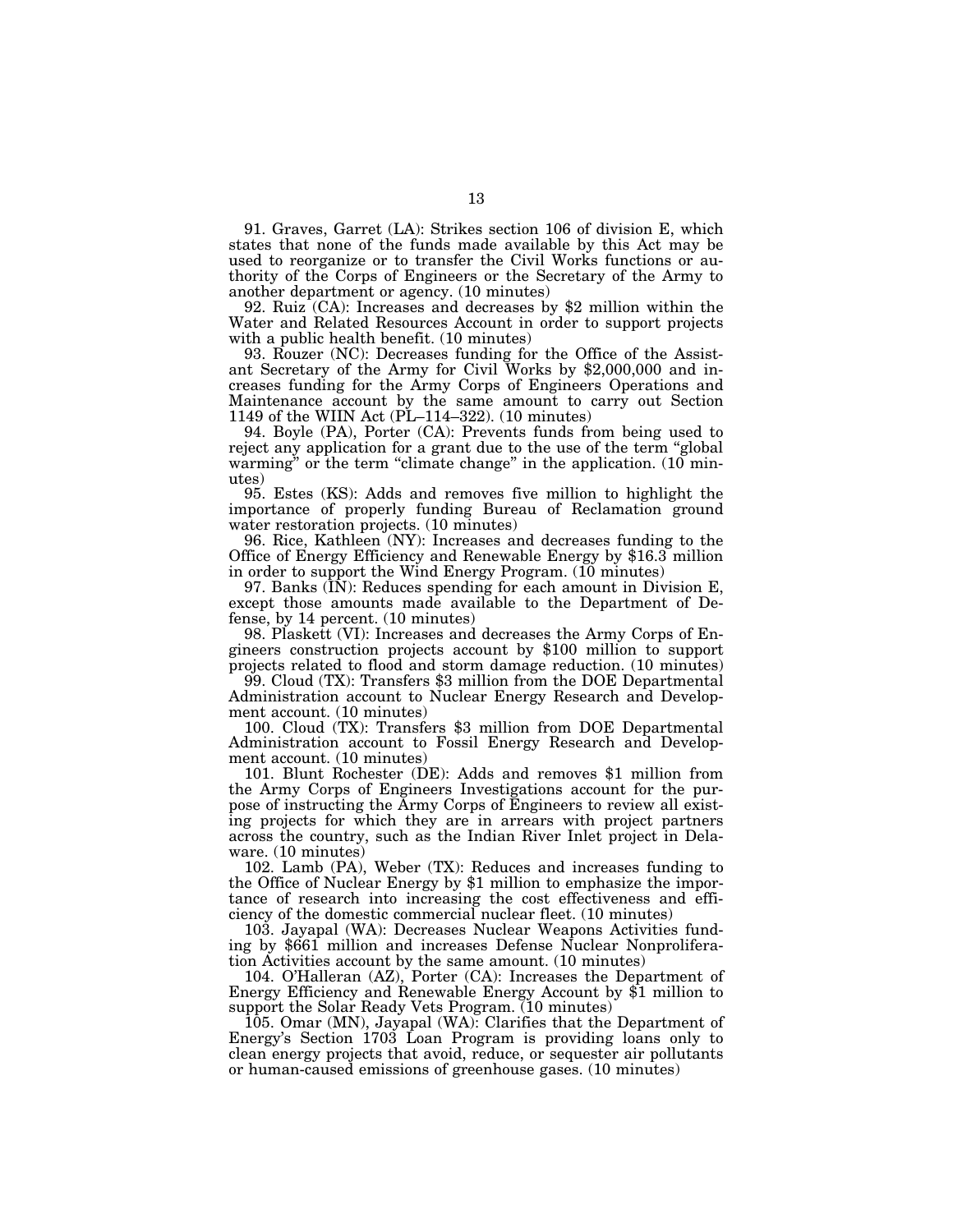106. Lee, Susie (NV): Increases funding for ARPA–E by \$3 million and decreases funding for Department of Energy Departmental Funds \$3 million. (10 minutes)

107. Rouda (CA): Adds and removes \$5 million from the Corps of Engineers construction account for the purpose of highlighting the need to reauthorize Section 1043 of the Water Resources Reform and Development Act of 2014 and to include necessary changes to the pilot program in its reauthorization. (10 minutes)

 $108.$  García, Jesús (IL): Increases funding for Energy Efficiency and Renewable Energy (EERE) by \$5 million and reduces funding for Fossil Fuel Research and Development by \$5 million. (10 minutes)

109. Levin, Mike (CA), Welch (VT): Provides funding for the Federal Energy Regulatory Commission to finalize its rulemaking on aggregated distributed energy resource participation in wholesale energy markets. (10 minutes)

110. Craig (MN), Malinowski (NJ): Increases by \$1 million the funding for the Army Corps of Engineers Investigations Account intended to be directed towards the National Flood Risk Management and Flood Damage data Programs to address flood planning for disaster prone regions. Increases by \$1 million the funding for the Army Corps of Engineers Operations and Maintenance account intended to be directed towards the Corps Water Management System (CWMS) to assist river flow tracking during flooding. (10 minutes)

111. Craig (MN): Increases and decreases by \$7.5 million for the Beneficial Use of Dredged Material Pilot Program for the Army Corps of Engineers. (10 minutes)

112. McAdams (UT): Increases funds by \$5 million to the Central Utah Project Completion Act account for the purposes of completing water project development and decreases funding by \$4 million from the Bureau of Reclamation administrative account and decreases funding by \$2 million from the Policy and Administration account. (10 minutes)

113. Levin, Andy (MI): Increases and decreases funding for construction of certain river, harbor, flood and storm damage and related projects by \$30 million in order to prioritize \$30 million in funding for ongoing efforts to improve water quality in Lake St. Clair, Michigan, including by improving the Chapaton Retention Basin, a Macomb County Combined Sewer Overflow System. (10 minutes)

SUMMARY OF THE AMENDMENTS TO DIVISION A (LABOR, HEALTH AND HUMAN SERVICES, AND EDUCATION, AND RELATED AGENCIES) IN PART B MADE IN ORDER

1. Pocan (WI), Deutch (FL), DelBene (WA), Speier (CA), Raskin (MD), Nadler (NY), DeGette (CO), Lee, Barbara (CA), Lofgren (CA), Khanna (CA): Prohibits the implementation of a new HHS policy announced on June 5, 2019, that would restrict fetal tissue research. (10 minutes)

2. Pascrell (NJ), McKinley (WV), DeGette (CO), Tipton (CO): Provides \$10 million to the Alternatives to Opioids in the Emergency Department which is authorized in Section 7091 of the SUPPORT for Patients and Communities Act, P.L. 115–271. (10 minutes)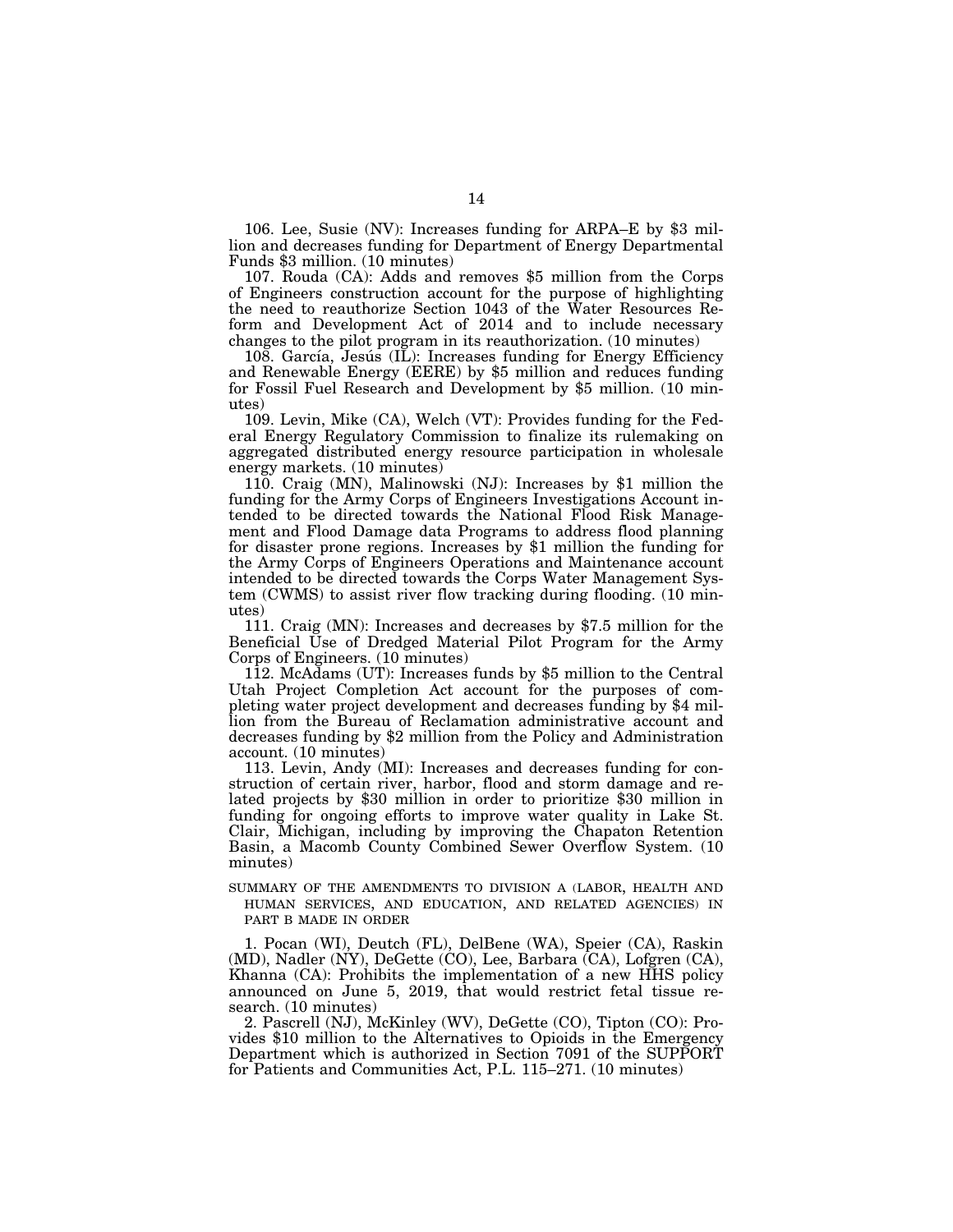### PART A—TEXT OF AMENDMENTS MADE IN ORDER

### TEXT OF AMENDMENTS TO DIVISION D (STATE, FOREIGN OPERATIONS, AND RELATED PROGRAMS) MADE IN ORDER

1. AN AMENDMENT TO BE OFFERED BY REPRESENTATIVE SHERMAN OF CALIFORNIA OR HIS DESIGNEE, DEBATABLE FOR 10 MINUTES

Page 384, line 19, after the dollar amount, insert "(reduced by \$500,000)".

Page 394, line 24, after the dollar amount, insert "(increased by \$500,000)".

2. AN AMENDMENT TO BE OFFERED BY REPRESENTATIVE ALLEN OF GEORGIA OR HIS DESIGNEE, DEBATABLE FOR 10 MINUTES

At the end of division D (before the short title), insert the following:<br>SEC.

Each amount made available by this division is hereby reduced by 1 percent.

3. AN AMENDMENT TO BE OFFERED BY REPRESENTATIVE KILDEE OF MICHIGAN OR HIS DESIGNEE, DEBATABLE FOR 10 MINUTES

Page 381, line 11, after the first dollar amount, insert "(reduced by \$500,000)''.

Page 382, line 19, after the first dollar amount, insert "(reduced by  $$500,000$ ".

Page 394, line 13, after the first dollar amount, insert ''(increased by  $$500,000$ ".

4. AN AMENDMENT TO BE OFFERED BY REPRESENTATIVE BOST OF ILLINOIS OR HIS DESIGNEE, DEBATABLE FOR 10 MINUTES

Page 381, line 11, after the first dollar amount, insert ''(increased by \$1,000,000) (reduced by \$1,000,000)''.

5. AN AMENDMENT TO BE OFFERED BY REPRESENTATIVE ROUDA OF CALIFORNIA OR HIS DESIGNEE, DEBATABLE FOR 10 MINUTES

Page 416, line 6, after the first dollar amount, insert "(reduced by \$2,000,000)".

Page 416, line 6, after the first dollar amount, insert "(increased by \$2,000,000)".

# TEXT OF AMENDMENTS TO DIVISION C (DEPARTMENT OF DEFENSE) MADE IN ORDER

6. AN AMENDMENT TO BE OFFERED BY REPRESENTATIVE STEWART OF UTAH OR HIS DESIGNEE, DEBATABLE FOR 10 MINUTES

Page 223, line 22, after the dollar amount, insert "(increased by \$200,000)".

Page 223, line 22, after the dollar amount, insert "(decreased by \$200,000)".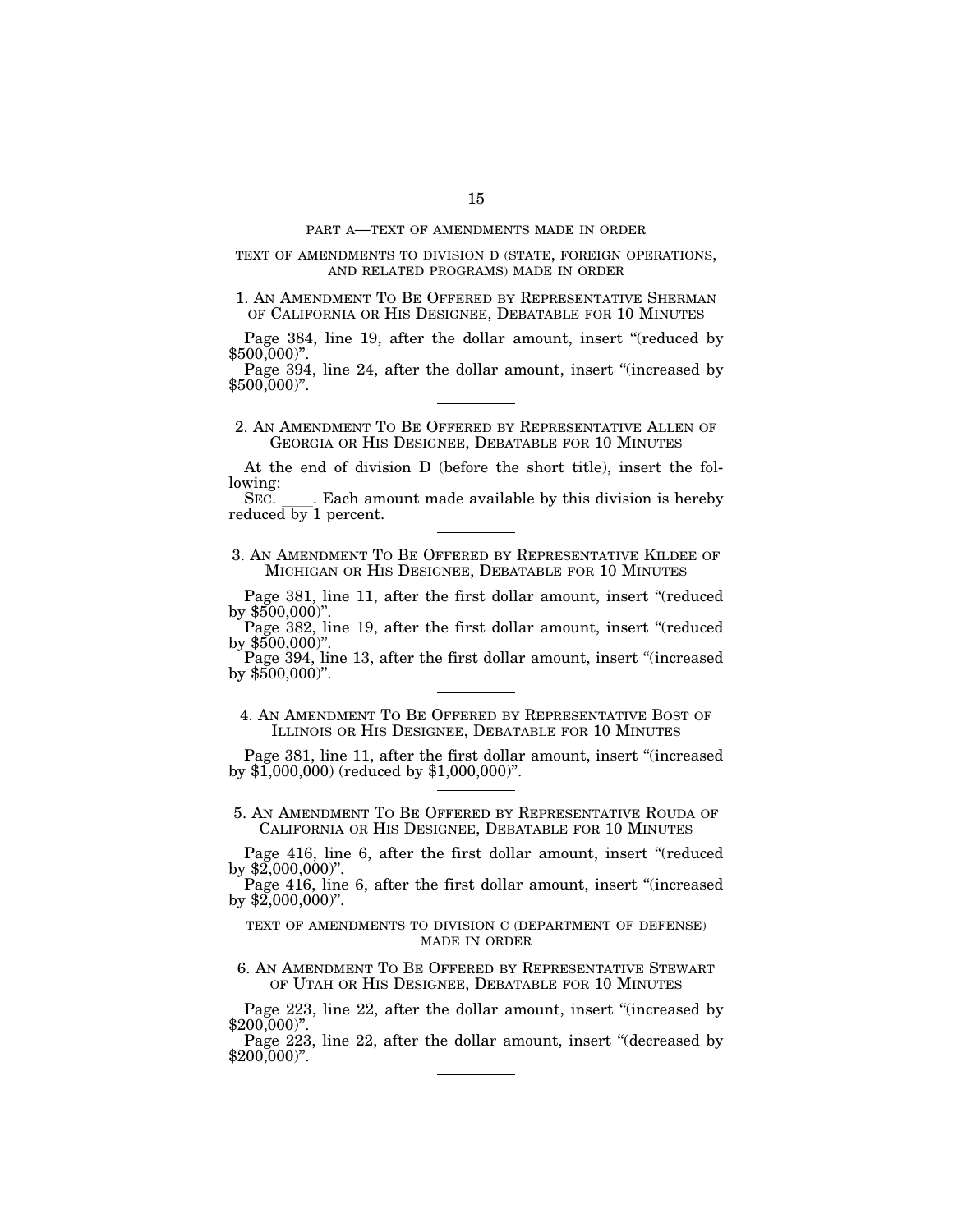7. AN AMENDMENT TO BE OFFERED BY REPRESENTATIVE YOUNG OF ALASKA OR HIS DESIGNEE, DEBATABLE FOR 10 MINUTES

Page 223, line 4, after the dollar amount, insert "(increased by \$8,500,000)".

Page 223, line 22, after the dollar amount, insert "(reduced by \$8,500,000)".

## 8. AN AMENDMENT TO BE OFFERED BY REPRESENTATIVE ENGEL OF NEW YORK OR HIS DESIGNEE, DEBATABLE FOR 10 MINUTES

Page 366, strike lines 11 through 13.

- 9. AN AMENDMENT TO BE OFFERED BY REPRESENTATIVE SMITH OF NEW JERSEY OR HIS DESIGNEE, DEBATABLE FOR 10 MINUTES
- Page 223, line 22, after the first dollar amount, insert "(reduced by \$2,000,000)".

Page 248, line 18, after the dollar amount, insert "(increased by  $$2,000,000$ ".

Page 249, line 1, after the first dollar amount, insert "(increased by \$2,000,000)".

### 10. AN AMENDMENT TO BE OFFERED BY REPRESENTATIVE ESHOO OF CALIFORNIA OR HER DESIGNEE, DEBATABLE FOR 10 MINUTES

Page 247, line 6, after the dollar amount, insert "(reduced by \$9,500,000)".

Page 247, line 6, after the dollar amount, insert "(increased by \$9,500,000)".

11. AN AMENDMENT TO BE OFFERED BY REPRESENTATIVE ESHOO OF CALIFORNIA OR HER DESIGNEE, DEBATABLE FOR 10 MINUTES

Page 223, line 22, after the first dollar amount, insert "(reduced by \$2,000,000)".

Page 248, line 18, after the first dollar amount, insert "(increased by \$2,000,000)".

Page 249, line 1, after the first dollar amount, insert "(increased by \$2,000,000)".

12. AN AMENDMENT TO BE OFFERED BY REPRESENTATIVE JACKSON LEE OF TEXAS OR HER DESIGNEE, DEBATABLE FOR 10 MINUTES

Page 217, line 19, after the dollar amount, insert ''(increased by \$2,000,000) (reduced by \$2,000,000)''.

13. AN AMENDMENT TO BE OFFERED BY REPRESENTATIVE LANGEVIN OF RHODE ISLAND OR HIS DESIGNEE, DEBATABLE FOR 10 MINUTES

Page 246, line 18, after the dollar amount, insert "(increased by \$10,000,000)".

Page 247, line 17, after the dollar amount, insert "(reduced by \$10,000,000)".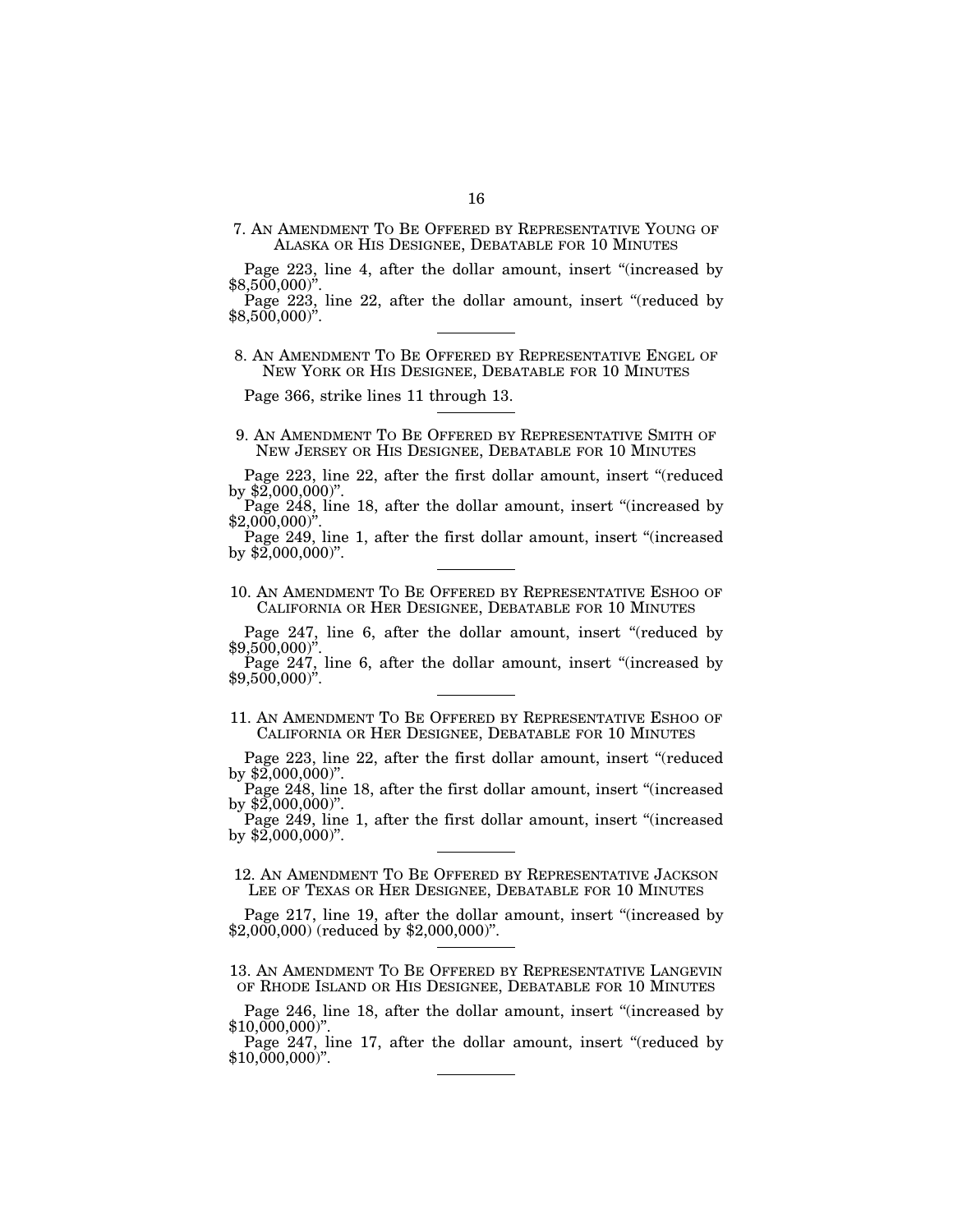14. AN AMENDMENT TO BE OFFERED BY REPRESENTATIVE LANGEVIN OF RHODE ISLAND OR HIS DESIGNEE, DEBATABLE FOR 10 MINUTES

Page 247, line 17, after the dollar amount, insert "(reduced by  $$10,000,000$ ".

Page 248, line 18, after the dollar amount, insert ''(increased by \$10,000,000<sup>"</sup>.

Page 249, line 1, after the dollar amount, insert "(increased by  $$10,000,000$ ".

Page 249, line 12, after the dollar amount, insert "(increased by  $$10,000,000$ ".

15. AN AMENDMENT TO BE OFFERED BY REPRESENTATIVE LANGEVIN OF RHODE ISLAND OR HIS DESIGNEE, DEBATABLE FOR 10 MINUTES

Page 245, line 5, after the dollar amount, insert "(reduced by  $$2,000,000$ ".

Page 247, line 17, after the dollar amount, insert ''(increased by  $$2,000,000$ ".

16. AN AMENDMENT TO BE OFFERED BY REPRESENTATIVE GRAVES OF MISSOURI OR HIS DESIGNEE, DEBATABLE FOR 10 MINUTES

Page 223, line 22, after the dollar amount, insert "(increased by \$5,000,000) (reduced by \$5,000,000)''.

17. AN AMENDMENT TO BE OFFERED BY REPRESENTATIVE MOORE OF WISCONSIN OR HER DESIGNEE, DEBATABLE FOR 10 MINUTES

Page 228, line 13, after the dollar amount, insert "(reduced by  $$2,500,000$ ".

Page 228, line 13, after the dollar amount, insert "(increased by  $$2,500,000$ ".

18. AN AMENDMENT TO BE OFFERED BY REPRESENTATIVE WILSON OF SOUTH CAROLINA OR HIS DESIGNEE, DEBATABLE FOR 10 MIN-**UTES** 

Page 246, line 11, after the dollar amount, insert ''(increased by  $$4,800,000$ ".

Page 247, line 17, after the dollar amount, insert "(reduced by \$4,800,000)''.

19. AN AMENDMENT TO BE OFFERED BY REPRESENTATIVE LIPINSKI OF ILLINOIS OR HIS DESIGNEE, DEBATABLE FOR 10 MINUTES

Page 247, line 17, after the first dollar amount, insert "(reduced by \$10,000,000)(increased by \$10,000,000)''.

20. AN AMENDMENT TO BE OFFERED BY REPRESENTATIVE WALBERG OF MICHIGAN OR HIS DESIGNEE, DEBATABLE FOR 10 MINUTES

At the end of division C (before the short title), insert the following: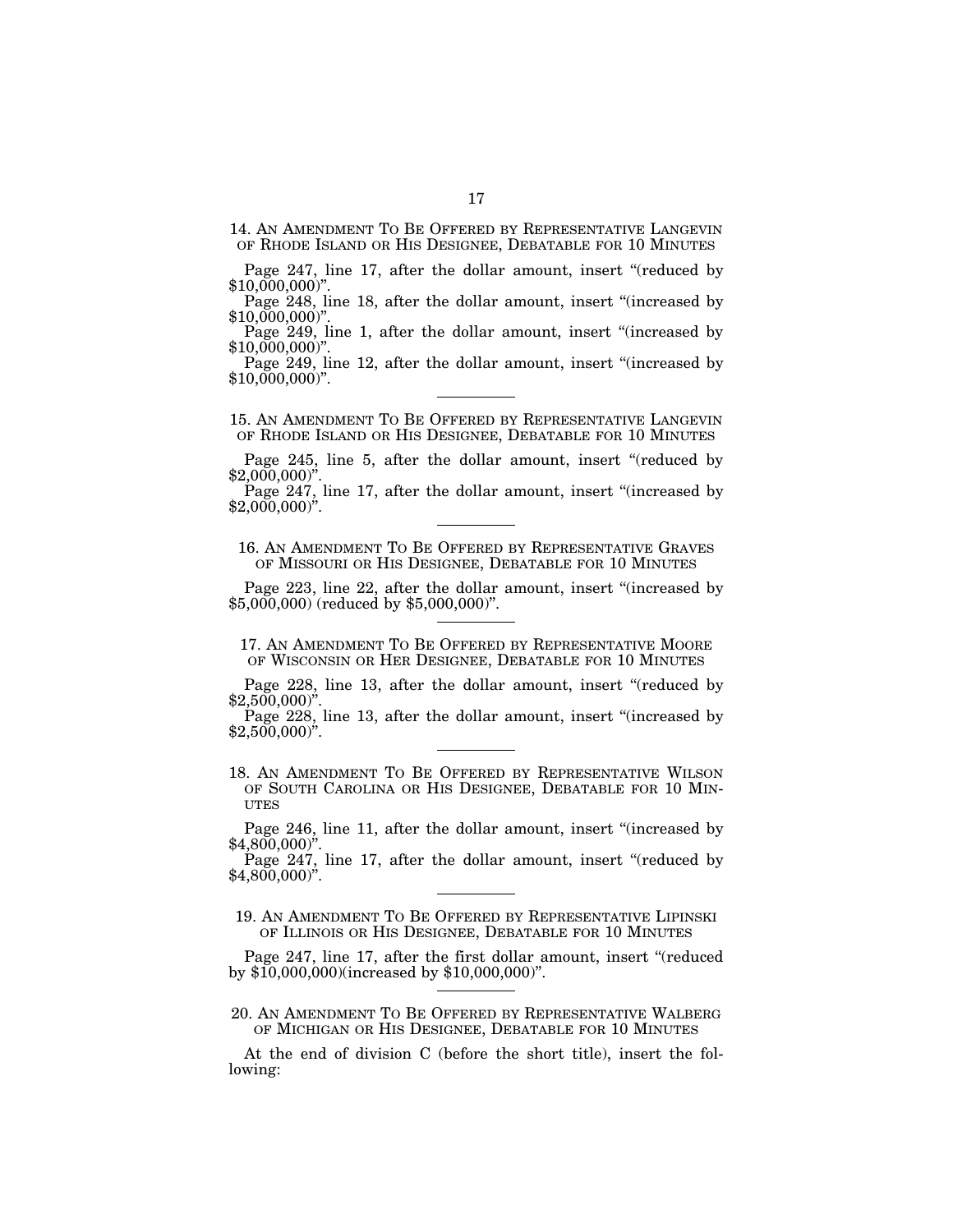SEC. Shone of the funds made available by this Act may be made available to the Taliban.

At the end of division C (before the short title), insert the following:

SEC.  $\quad$ . None of the funds made available by this Act may be used to implement Directive-type Memorandum (DTM)-19-004, Military Service by Transgender Persons and Persons with Gender Dysphoria, March 12, 2019 (effective date April 12, 2019).

Page 246, line 11, after the dollar amount, insert "(reduced by  $$1,000,000$ ".

Page 247, line 17, after the dollar amount, insert ''(increased by \$1,000,000)''.

23. AN AMENDMENT TO BE OFFERED BY REPRESENTATIVE CARSON OF INDIANA OR HIS DESIGNEE, DEBATABLE FOR 10 MINUTES

Page 247, line 17, after the dollar amount, insert "(reduced by  $$4,000,000$ ".

Page 247, line 17, after the dollar amount, insert ''(increased by  $$4,000,000$ ".

24. AN AMENDMENT TO BE OFFERED BY REPRESENTATIVE AMASH OF MICHIGAN OR HIS DESIGNEE, DEBATABLE FOR 10 MINUTES

At the end of division C (before the short title), insert the following:

SEC. Such a None of the funds made available by this Act may be used to submit a certification under section 702(h) of the Foreign Intelligence Surveillance Act of 1978, or for an acquisition pursuant to such a certification, if such certification does not include the following sentence: ''This certification does not authorize any acquisition that intentionally targets a person reasonably believed to be located outside the United States if a significant purpose of such targeting is to acquire the communications of a particular, known person reasonably believed to be in the United States, any acquisition of a communication as to which no participant is a person who is targeted pursuant to the authorized acquisition, or any acquisition of a communication known to be entirely domestic''.

<sup>21.</sup> AN AMENDMENT TO BE OFFERED BY REPRESENTATIVE SPEIER OF CALIFORNIA OR HER DESIGNEE, DEBATABLE FOR 10 MINUTES

<sup>22.</sup> AN AMENDMENT TO BE OFFERED BY REPRESENTATIVE SCHWEIKERT OF ARIZONA OR HIS DESIGNEE, DEBATABLE FOR 10 MINUTES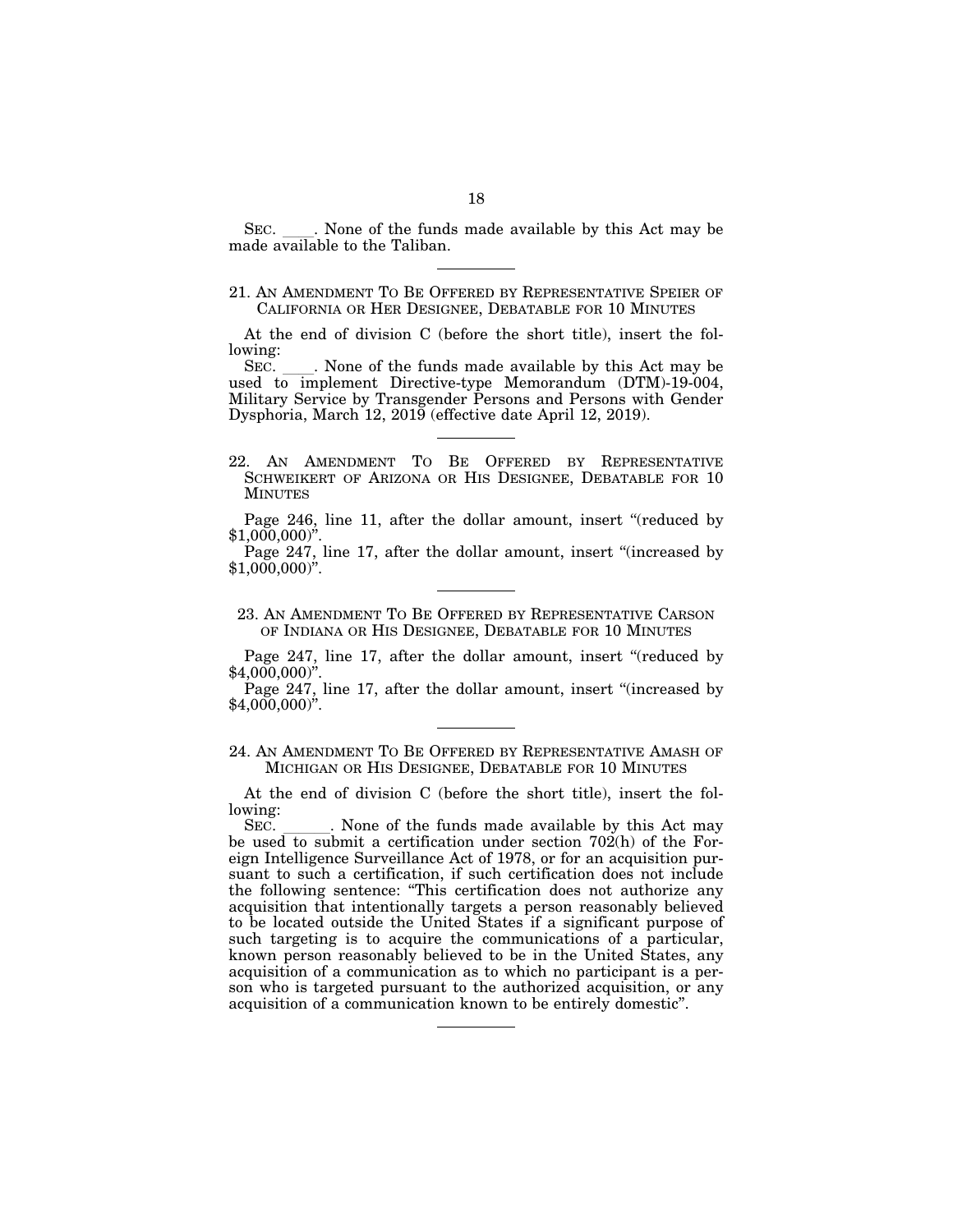25. AN AMENDMENT TO BE OFFERED BY REPRESENTATIVE GARAMENDI OF CALIFORNIA OR HIS DESIGNEE, DEBATABLE FOR 10 MINUTES

Page 325, line 4, insert "third ship and subsequent ships of the" before "FFG-Frigate".

26. AN AMENDMENT TO BE OFFERED BY REPRESENTATIVE BARR OF KENTUCKY OR HIS DESIGNEE, DEBATABLE FOR 10 MINUTES

Page 222, line 6, after the dollar amount, insert "(increased by \$2,000,000)''.

Page 223, line 22, after the dollar amount, insert "(reduced by  $$6,000,000$ <sup>"</sup>.

Page 226, line 4, after the dollar amount, insert "(increased by \$2,000,000)''.

Page 227, line 21, after the dollar amount, insert "(increased by \$2,000,000)''.

27. AN AMENDMENT TO BE OFFERED BY REPRESENTATIVE CICILLINE OF RHODE ISLAND OR HIS DESIGNEE, DEBATABLE FOR 10 MINUTES

Page 223, line 14, after the dollar amount, insert "(reduced by  $$1,500,000$ ".

Page 247, line 17, after the dollar amount, insert "(increased by  $$1,500,000$ ".

28. AN AMENDMENT TO BE OFFERED BY REPRESENTATIVE DINGELL OF MICHIGAN OR HER DESIGNEE, DEBATABLE FOR 10 MINUTES

Page 223, line 22, after the dollar amount, insert "(reduced by  $$7,700,000$ 

Page 300, line 6, after the dollar amount, insert "(increased by  $$5,000,000$ <sup>"</sup>.

29. AN AMENDMENT TO BE OFFERED BY REPRESENTATIVE DINGELL OF MICHIGAN OR HER DESIGNEE, DEBATABLE FOR 10 MINUTES

Page 248, line 19, after the dollar amount, insert "(reduced by \$20,000,000)''.

Page 249, line 1, after the dollar amount, insert "(increased by \$20,000,000)''.

30. AN AMENDMENT TO BE OFFERED BY REPRESENTATIVE BERA OF CALIFORNIA OR HIS DESIGNEE, DEBATABLE FOR 10 MINUTES

Page 223, line 22, after the dollar amount, insert "(reduced by \$20,000,000)''.

Page 233, line 9, after the dollar amount, insert "(increased by  $$20,000,000$ ".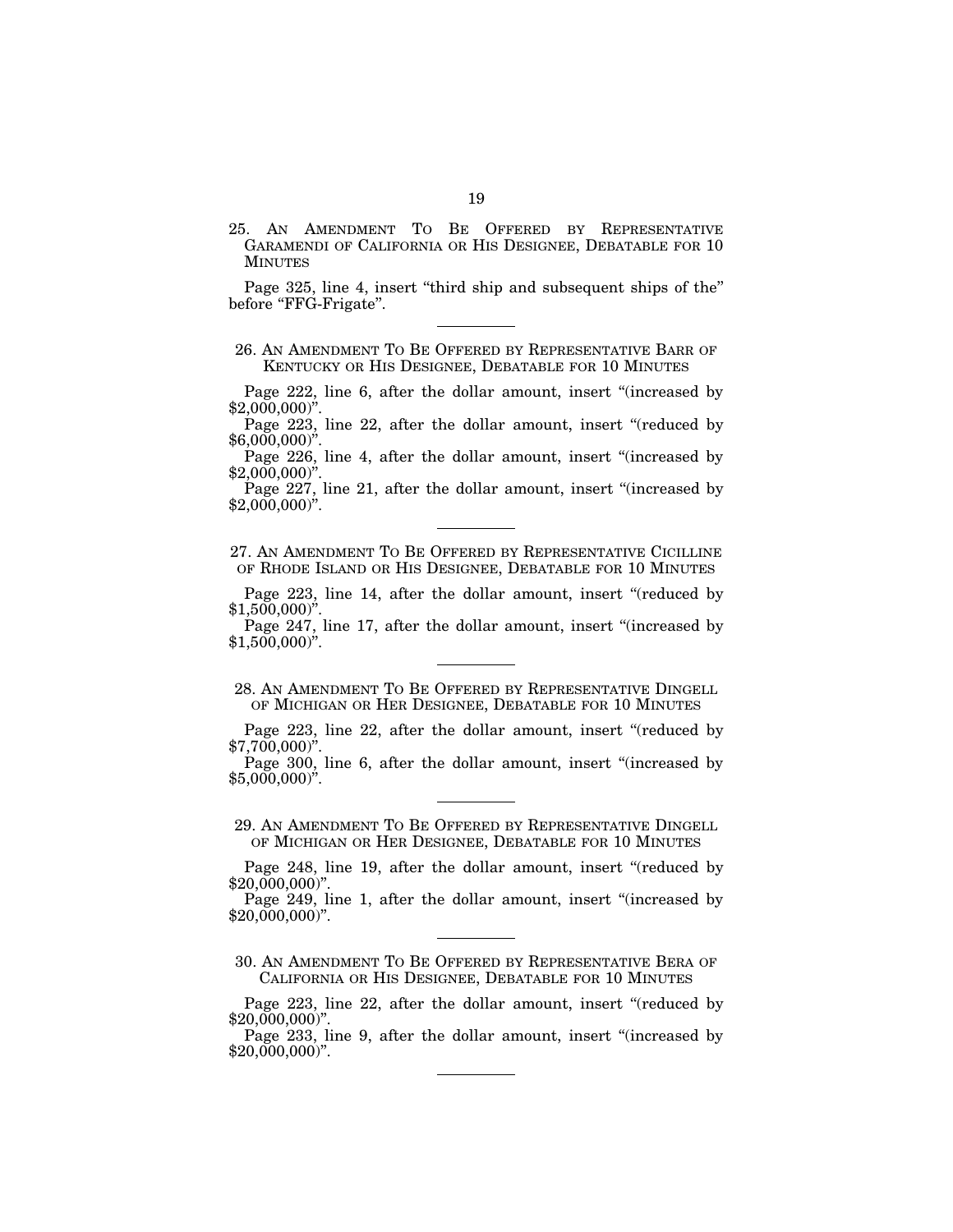31. AN AMENDMENT TO BE OFFERED BY REPRESENTATIVE MOULTON OF MASSACHUSETTS OR HIS DESIGNEE, DEBATABLE FOR 10 MINUTES

Page 222, line 15, after the first dollar amount, insert "(reduced by  $$4,300,000$ ".

Page 222, line 15, after the first dollar amount, insert "(increased) by  $$4,300,000$ ".

32. AN AMENDMENT TO BE OFFERED BY REPRESENTATIVE MOULTON OF MASSACHUSETTS OR HIS DESIGNEE, DEBATABLE FOR 10 MINUTES

Page 251, line 10, after the first dollar amount, insert "(reduced by \$3,000,000)''.

Page 251, line 10, after the first dollar amount, insert "(increased by  $$3,000,000$ ".

Page 251, line 12, after the first dollar amount, insert "(reduced by  $$3,000,000$ ".

Page 251, line 12, after the first dollar amount, insert "(increased) by  $$3,000,000$ ".

33. AN AMENDMENT TO BE OFFERED BY REPRESENTATIVE KUSTER OF NEW HAMPSHIRE OR HER DESIGNEE, DEBATABLE FOR 10 MIN-UTES

Page 241, line 13, after the dollar amount, insert "(increased by \$5,333,000)''.

Page 245, line 20, after the dollar amount, insert "(reduced by  $$5,333,000$ ".

34. AN AMENDMENT TO BE OFFERED BY REPRESENTATIVE KUSTER OF NEW HAMPSHIRE OR HER DESIGNEE, DEBATABLE FOR 10 MIN- UTES

Page 247, line 17, insert "(increased by \$5,000,0000) (reduced by \$5,000,000)'' after the dollar amount.

35. AN AMENDMENT TO BE OFFERED BY REPRESENTATIVE EMMER OF MINNESOTA OR HIS DESIGNEE, DEBATABLE FOR 10 MINUTES

Page 223, line 4, insert "(reduced by \$3,000,000)" after the dollar amount.

Page 247, line 17, insert "(increased by \$3,000,000)" after the dollar amount.

36. AN AMENDMENT TO BE OFFERED BY REPRESENTATIVE BROWNLEY OF CALIFORNIA OR HER DESIGNEE, DEBATABLE FOR 10 MINUTES

Page 246, line 18, after the dollar amount, insert "(increased by \$3,492,000)".

Page 247, line 17, after the dollar amount, insert "(reduced by \$4,080,000)".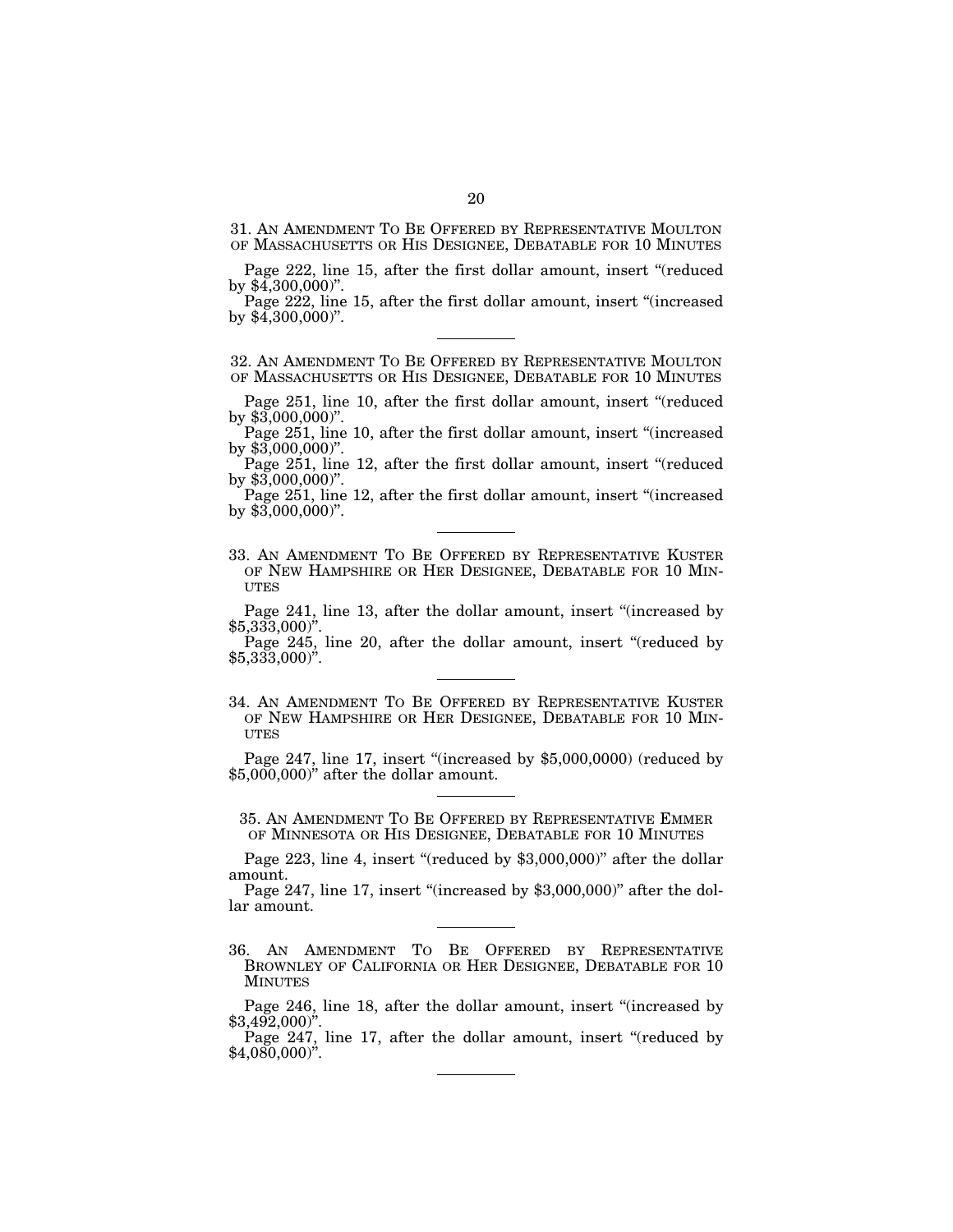37. AN AMENDMENT TO BE OFFERED BY REPRESENTATIVE ALLEN OF GEORGIA OR HIS DESIGNEE, DEBATABLE FOR 10 MINUTES

Page 223, line 22, after the dollar amount, insert "(reduced by \$10,000,000) (increased by \$10,000,000)''.

38. AN AMENDMENT TO BE OFFERED BY REPRESENTATIVE VEASEY OF TEXAS OR HIS DESIGNEE, DEBATABLE FOR 10 MINUTES

Page 223, line 22, after the dollar amount, insert "(reduced by \$9,000,000)''.

Page 246, line 11, after the dollar amount, insert ''(increased by  $$9,000,000$ ".

39. AN AMENDMENT TO BE OFFERED BY REPRESENTATIVE STEFANIK OF NEW YORK OR HER DESIGNEE, DEBATABLE FOR 10 MINUTES

Page 242, line 18, after the dollar amount, insert "(reduced by \$20,000,000) (increased by \$20,000,000)''.

40. AN AMENDMENT TO BE OFFERED BY REPRESENTATIVE JEFFRIES OF NEW YORK OR HIS DESIGNEE, DEBATABLE FOR 10 MINUTES

Page 223, line 22, after the dollar amount, insert "(reduced by \$500,000) (increased by \$500,000)''.

41. AN AMENDMENT TO BE OFFERED BY REPRESENTATIVE GONZÁLEZ-COLÓN OF PUERTO RICO OR HER DESIGNEE, DEBAT-ABLE FOR 10 MINUTES

Page 223, line 22, after the dollar amount, insert "(increased by \$4,356,000) (reduced by \$4,356,000)".

42. AN AMENDMENT TO BE OFFERED BY REPRESENTATIVE KILDEE OF MICHIGAN OR HIS DESIGNEE, DEBATABLE FOR 10 MINUTES

Page 223, line 22, after the dollar amount, insert "(reduced by  $$16,000,000$ ".

Page 228, line 22, after the dollar amount, insert ''(increased by  $$5,000,000$ ".

Page 229, line 17, after the dollar amount, insert ''(increased by  $$5,000,000$ ".

Page 230, line 12, after the dollar amount, insert ''(increased by  $$5,000,000$ <sup>"</sup>.

43. AN AMENDMENT TO BE OFFERED BY REPRESENTATIVE NORMAN OF SOUTH CAROLINA OR HIS DESIGNEE, DEBATABLE FOR 10 MIN-UTES

Page 238, line 2, after the dollar amount, insert "(reduced by \$7,500,000) (increased by \$7,500,000)''.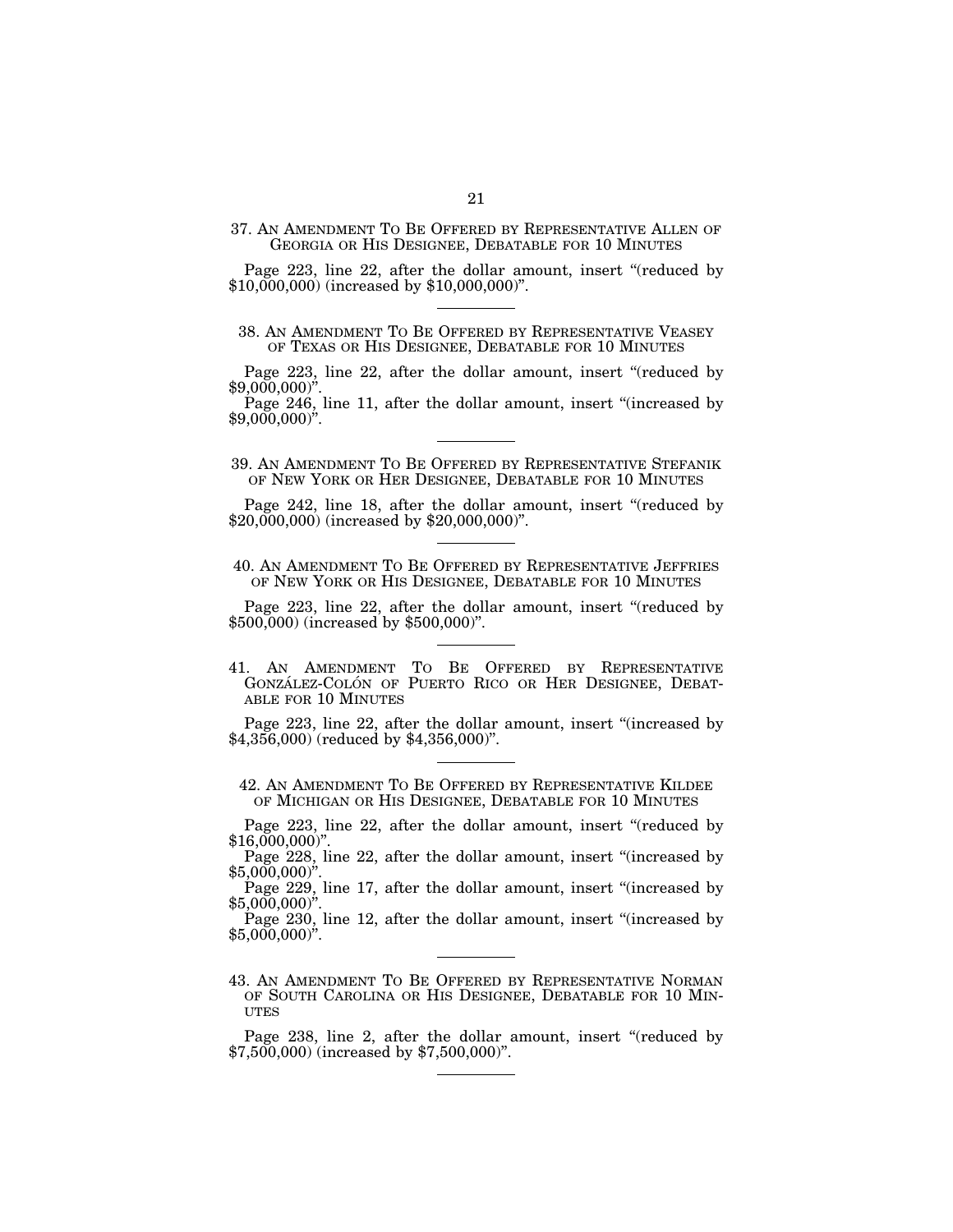44. AN AMENDMENT TO BE OFFERED BY REPRESENTATIVE LIEU OF CALIFORNIA OR HIS DESIGNEE, DEBATABLE FOR 10 MINUTES

At the end of division C (before the short title), insert the following:

SEC. Let None of the funds made available by this Act may be used to issue export licenses for the following defense items, including defense articles, defense services, and related technical data, described in the certification Transmittal Numbers DDTC-17-079, DDTC-17-094, DDTC 17-112, DDTC-17-126, DDTC-17-128, DDTC-18-013, DDTC-18-029, DDTC-18-030, DDTC-18-050, DDTC-18-080, DDTC-18-103, DDTC-18-109, DDTC-18-110, DDTC-19-001, 17-0B, 17-BM, 17-CR, 17-CU, 18-AU, 18-BE, 19-AA and 19-AR.

Page 223, line 22, after the dollar amount, insert "(reduced by  $$96,000,000$ <sup>"</sup>

Page 246, line 11, after the dollar amount, insert "(increased by \$20,000,000)''.

Page 247, line 17, after the dollar amount, insert ''(increased by  $$76,000,000$ ".

46. AN AMENDMENT TO BE OFFERED BY REPRESENTATIVE PANETTA OF CALIFORNIA OR HIS DESIGNEE, DEBATABLE FOR 10 MINUTES

Page 223, line 22, after the dollar amount, insert "(reduced by \$8,000,000)''.

Page 246, line 18, after the dollar amount, insert "(increased by \$8,000,000)''.

47. AN AMENDMENT TO BE OFFERED BY REPRESENTATIVE CHENEY OF WYOMING OR HER DESIGNEE, DEBATABLE FOR 10 MINUTES

Page 223, line 22, after the first dollar amount, insert "(reduced by \$19,600,000)".

Page 238, line 2, after the first dollar amount, insert "(increased by \$19,600,000)".

48. AN AMENDMENT TO BE OFFERED BY REPRESENTATIVE CARBAJAL OF CALIFORNIA OR HIS DESIGNEE, DEBATABLE FOR 10 MINUTES

Page 223, line 22, after the dollar amount, insert "(reduced by \$5,000,000)".

Page 222, line 6, after the dollar amount, insert "(increased by \$5,000,000)".

49. AN AMENDMENT TO BE OFFERED BY REPRESENTATIVE CARBAJAL OF CALIFORNIA OR HIS DESIGNEE, DEBATABLE FOR 10 MINUTES

Page 223, line 22, after the dollar amount, insert "(reduced by  $$4,000,000$ <sup>"</sup>.

<sup>45.</sup> AN AMENDMENT TO BE OFFERED BY REPRESENTATIVE GALLA- GHER OF WISCONSIN OR HIS DESIGNEE, DEBATABLE FOR 10 MIN- **UTES**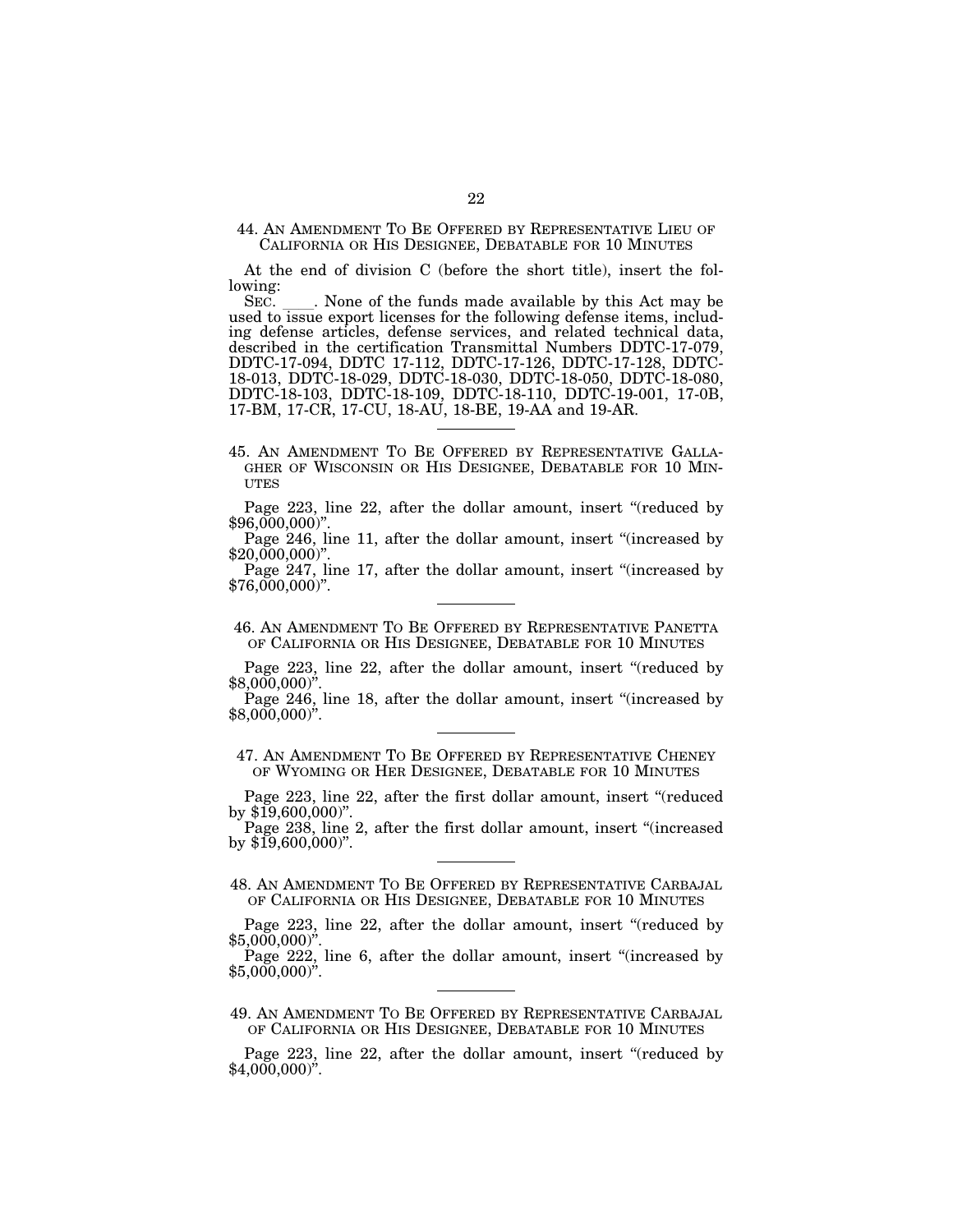Page 246, line 11, after the dollar amount, insert "(increased by \$4,000,000)".

50. AN AMENDMENT TO BE OFFERED BY REPRESENTATIVE BLUNT ROCHESTER OF DELAWARE OR HER DESIGNEE, DEBATABLE FOR 10 MINUTES

Page 223, line 22, after the dollar amount, insert "(reduced by  $$1,000,000$ ".

Page 223, line 22, after the dollar amount, insert ''(increased by  $$1,000,000$ )."

51. AN AMENDMENT TO BE OFFERED BY REPRESENTATIVE JAYAPAL OF WASHINGTON OR HER DESIGNEE, DEBATABLE FOR 10 MINUTES

At the end of division C (before the short title), insert the following:

SEC. Solution of the funds made available by this Act may be used for continued research on the Long-Range Standoff missile (LRSO).

52. AN AMENDMENT TO BE OFFERED BY REPRESENTATIVE O'HALLERAN OF ARIZONA OR HIS DESIGNEE, DEBATABLE FOR 10 MINUTES

Page 246, line 18, after the dollar amount, insert "(increased by \$5,000,000)''.

Page 247, line 17, after the dollar amount, insert "(reduced by  $$6,000,000$ <sup>"</sup>.

53. AN AMENDMENT TO BE OFFERED BY REPRESENTATIVE BROWN OF MARYLAND OR HIS DESIGNEE, DEBATABLE FOR 10 MINUTES

Page 222, line 15, after the dollar amount, insert "(reduced by \$3,000,000)".

Page 247, line 17, after the dollar amount, insert "(increased by \$3,000,000)".

54. AN AMENDMENT TO BE OFFERED BY REPRESENTATIVE BRINDISI OF NEW YORK OR HIS DESIGNEE, DEBATABLE FOR 10 MINUTES

Page 223, line 22, after the dollar amount, insert "(reduced by \$5,000,000)''.

Page 247, line 6, after the dollar amount, insert "(increased by  $$5,000,000$ ".

55. AN AMENDMENT TO BE OFFERED BY REPRESENTATIVE PAPPAS OF NEW HAMPSHIRE OR HIS DESIGNEE, DEBATABLE FOR 10 MINUTES

Page 223, line 22, after the dollar amount, insert "(increased by \$2,000,000)".

Page 223, line 22, after the dollar amount, insert "(reduced by \$2,000,000)".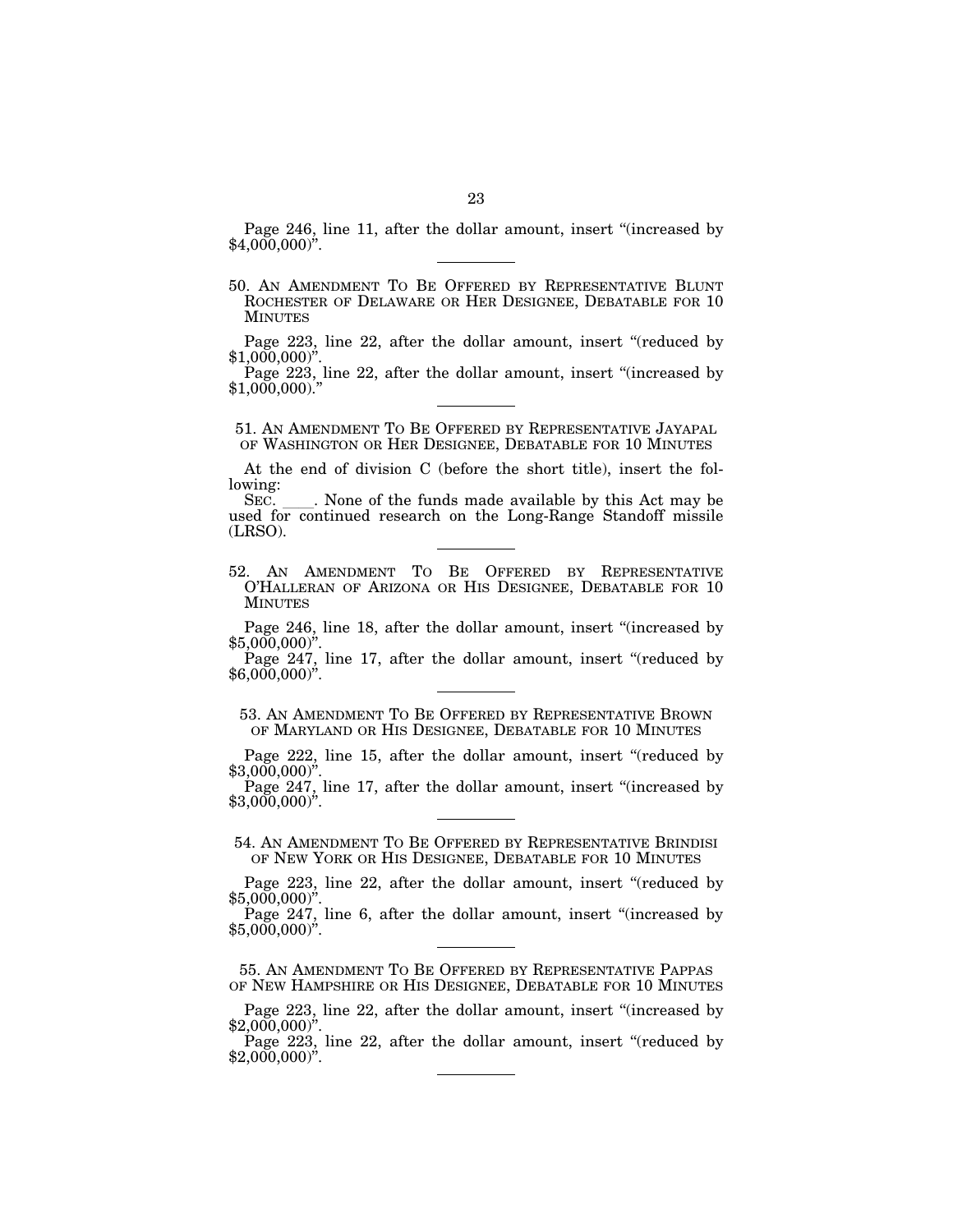56. AN AMENDMENT TO BE OFFERED BY REPRESENTATIVE PAPPAS OF NEW HAMPSHIRE OR HIS DESIGNEE, DEBATABLE FOR 10 MINUTES

Page 246, line 11, after the dollar amount, insert "(increased by  $$2,500,000$ ".

Page 247, line 17, after the dollar amount, insert "(decreased by  $$2,500,000$ ".

57. AN AMENDMENT TO BE OFFERED BY REPRESENTATIVE SHERRILL OF NEW JERSEY OR HER DESIGNEE, DEBATABLE FOR 10 MINUTES

Page 223, line 22, after the dollar amount, insert "(reduced by \$3,000,000)''.

Page 247, line 17, after the dollar amount, insert ''(increased by  $$3,000,000$ ".

58. AN AMENDMENT TO BE OFFERED BY REPRESENTATIVE SHERRILL OF NEW JERSEY OR HER DESIGNEE, DEBATABLE FOR 10 MINUTES

Page 246, line 18, after the first dollar amount, insert "(reduced by \$5,000,000)''.

Page 246, line 18, after the dollar amount, insert "(increased by  $$5,000,000$ <sup>"</sup>.

59. AN AMENDMENT TO BE OFFERED BY REPRESENTATIVE CROW OF COLORADO OR HIS DESIGNEE, DEBATABLE FOR 10 MINUTES

Page 223, line 22, after the dollar amount, insert "(reduced by \$13,000,000)''.

Page 223, line 22, after the dollar amount, insert ''(increased by \$13,000,000)''.

60. AN AMENDMENT TO BE OFFERED BY REPRESENTATIVE CROW OF COLORADO OR HIS DESIGNEE, DEBATABLE FOR 10 MINUTES

Page 248, line 19, after the dollar amount, insert "(reduced by \$20,000,000)''.

Page 249, line 1, after the dollar amount, insert "(increased by  $$20,000,000$ ".

61. AN AMENDMENT TO BE OFFERED BY REPRESENTATIVE COX OF CALIFORNIA OR HIS DESIGNEE, DEBATABLE FOR 10 MINUTES

Page 223, line 22, after the dollar amount, insert "(reduced by  $$10,000,000$ ".

Page 248, line 18, after the dollar amount, insert ''(increased by  $$10,000,000$ ".

Page 249, line 1, after the dollar amount, insert "(increased by  $$10,000,000$ ".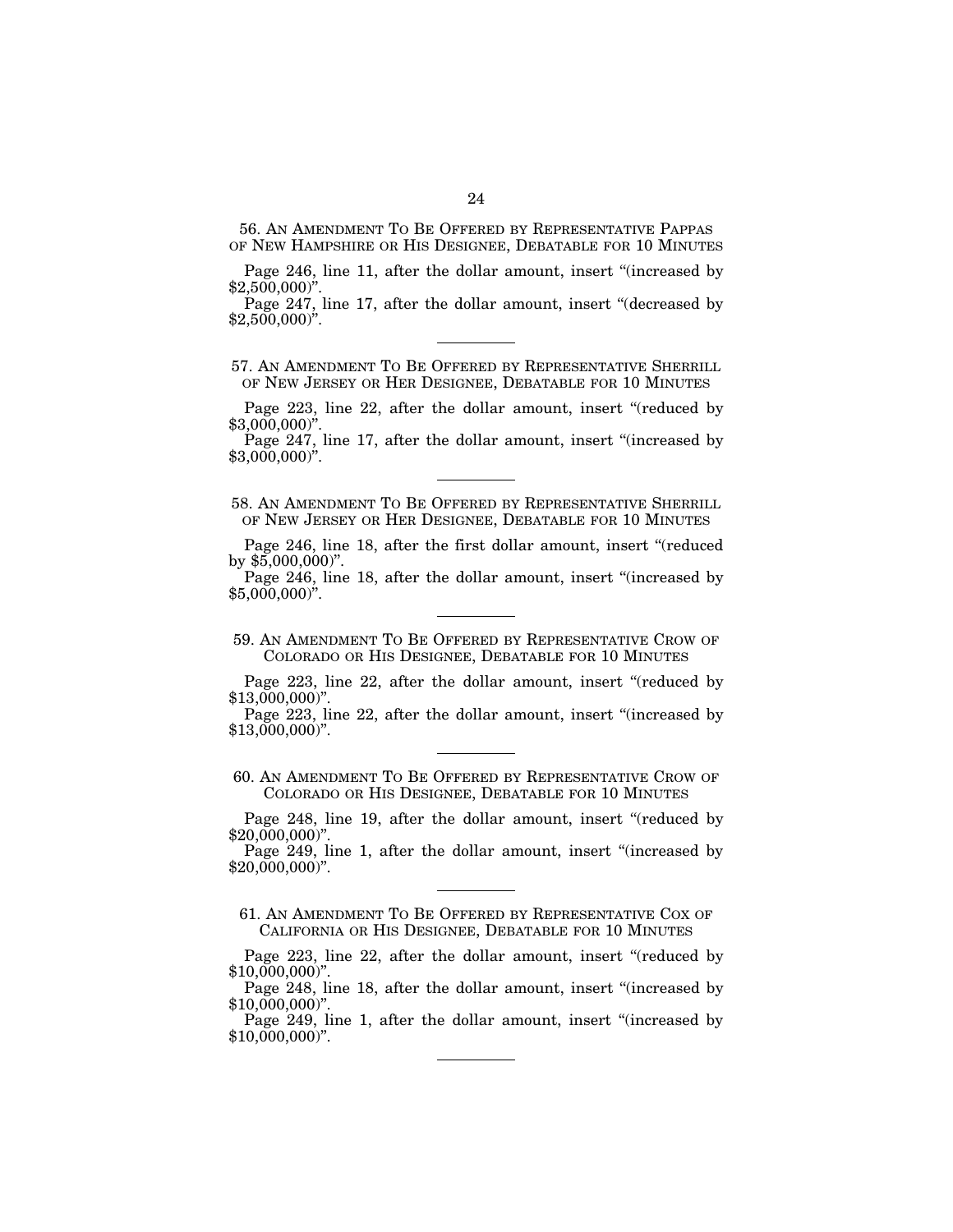62. AN AMENDMENT TO BE OFFERED BY REPRESENTATIVE TORRES SMALL OF NEW MEXICO OR HER DESIGNEE, DEBATABLE FOR 10 MINUTES

Page 223, line 22, after the dollar amount, insert "(reduced by \$5,000,000) (increased by \$5,000,000)''.

TEXT OF AMENDMENTS TO DIVISION E (ENERGY AND WATER DEVELOPMENT AND RELATED AGENCIES) MADE IN ORDER

63. AN AMENDMENT TO BE OFFERED BY REPRESENTATIVE BURGESS OF TEXAS OR HIS DESIGNEE, DEBATABLE FOR 10 MINUTES

At the end of Division E (before the short title) insert the following:

SEC. \_\_\_\_. Each amount made available by this Division is hereby reduced by 5 percent.

64. AN AMENDMENT TO BE OFFERED BY REPRESENTATIVE BURGESS OF TEXAS OR HIS DESIGNEE, DEBATABLE FOR 10 MINUTES

Page 620, strike lines 1 through 8.

65. AN AMENDMENT TO BE OFFERED BY REPRESENTATIVE WASSERMAN SCHULTZ OF FLORIDA OR HER DESIGNEE, DEBATABLE FOR 10 MINUTES

At the end of division E (before the short title), insert the following:

SEC. Solution and SEC. Section 404 of the funds made available by this Act may be used to issue a permit under section 404 of the Federal Water Pollution Control Act for the discharge of dredged or fill material from a project located within Water Conservation Areas 3A and 3B in the State of Florida.

66. AN AMENDMENT TO BE OFFERED BY REPRESENTATIVE FLEISCHMANN OF TENNESSEE OR HIS DESIGNEE, DEBATABLE FOR 10 MINUTES

Page 639, line 14, after the dollar amount, insert "(increased by \$123,000,000) (reduced by \$123,000,000)''.

67. AN AMENDMENT TO BE OFFERED BY REPRESENTATIVE NORTON OF THE DISTRICT OF COLUMBIA OR HER DESIGNEE, DEBATABLE FOR 10 MINUTES

Page 610, line 23, after the first dollar amount, insert "(reduced by \$5,000,000) (increased by \$5,000,000)''.

68. AN AMENDMENT TO BE OFFERED BY REPRESENTATIVE WILSON OF SOUTH CAROLINA OR HIS DESIGNEE, DEBATABLE FOR 10 MIN- UTES

Page 641, line 12, after the first dollar amount, insert "(reduced by  $$6,500,000$ ".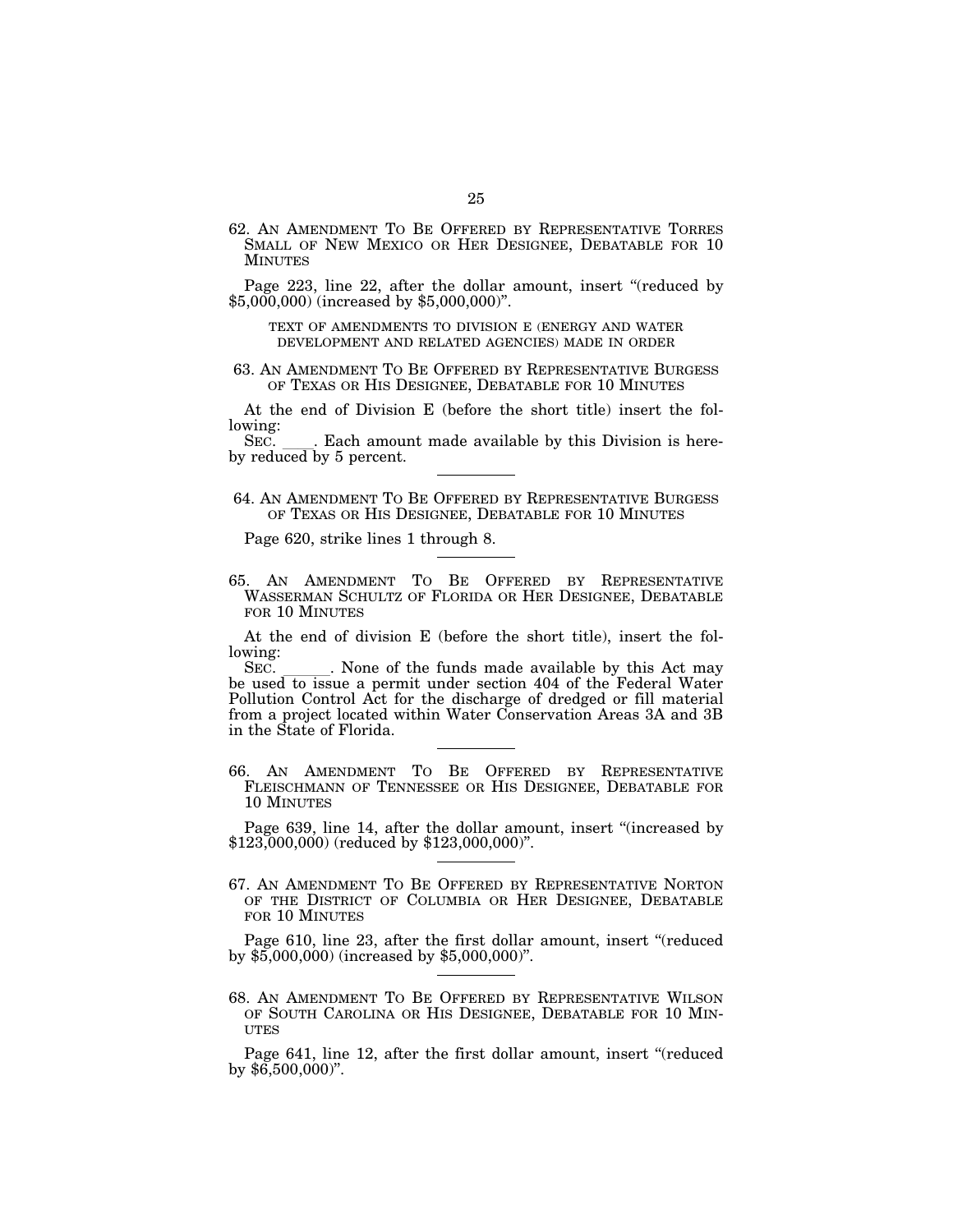Page 641, line 12, after the first dollar amount, insert ''(increased by  $$6,500,000$ ".

69. AN AMENDMENT TO BE OFFERED BY REPRESENTATIVE VELÁZQUEZ OF NEW YORK OR HER DESIGNEE, DEBATABLE FOR 10 **MINUTES** 

Page 611, line 15. after the dollar amount, insert "(reduced by \$45,000,000) (increased by \$45,000,000)''.

70. AN AMENDMENT TO BE OFFERED BY REPRESENTATIVE GRAVES OF MISSOURI OR HIS DESIGNEE, DEBATABLE FOR 10 MINUTES

Page 610, line 23, after the dollar amount, insert "(increased by \$4,000,000)''.

Page 615, line 16, after the dollar amount, insert "(reduced by  $$4,000,000$ ".

71. AN AMENDMENT TO BE OFFERED BY REPRESENTATIVE LANGEVIN OF RHODE ISLAND OR HIS DESIGNEE, DEBATABLE FOR 10 MINUTES

Page 640, line 3, after the dollar amount, insert "(reduced by \$5,000,000) (increased by \$5,000,000)''.

Page 630, line 7, after the dollar amount, insert "(increased by \$3,000,000)''.

Page 637, line 24, after the dollar amount, insert "(reduced by \$3,000,000)''.

73. AN AMENDMENT TO BE OFFERED BY REPRESENTATIVE GRIJALVA OF ARIZONA OR HIS DESIGNEE, DEBATABLE FOR 10 MINUTES

Page 631, line 22, after the first dollar amount, insert "(reduced by \$2,400,000)''.

Page 637, line 15, after the first dollar amount, insert "(increased by \$2,000,000)''.

74. AN AMENDMENT TO BE OFFERED BY REPRESENTATIVE RICH-MOND OF LOUISIANA OR HIS DESIGNEE, DEBATABLE FOR 10 MIN-UTES

Page 613, line 13, after the dollar amount, insert ''(increased by \$4,000,000)''.

Page 615, line 16, after the dollar amount, insert "(reduced by \$4,000,000)''.

<sup>72.</sup> AN AMENDMENT TO BE OFFERED BY REPRESENTATIVE WALBERG OF MICHIGAN OR HIS DESIGNEE, DEBATABLE FOR 10 MINUTES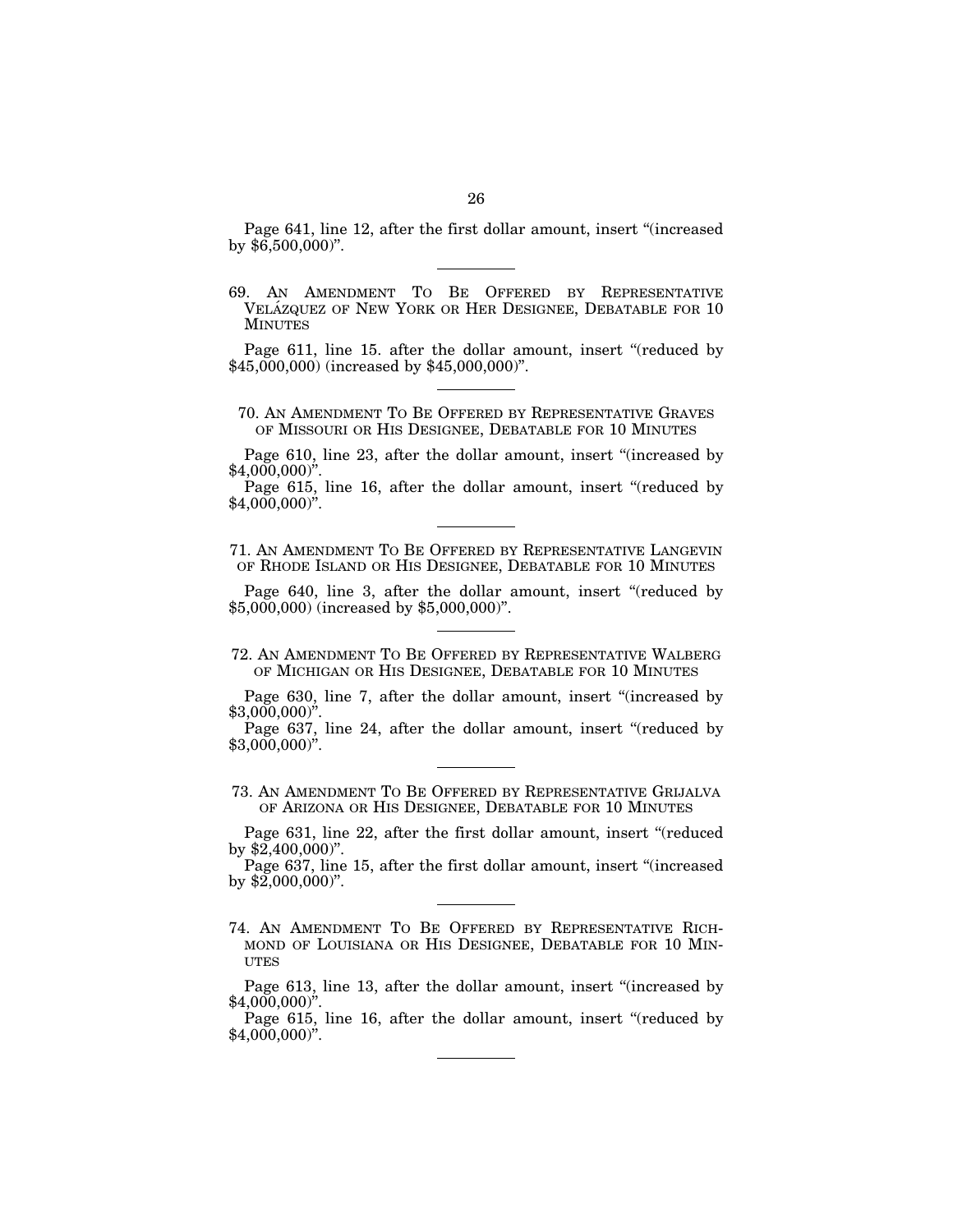75. AN AMENDMENT TO BE OFFERED BY REPRESENTATIVE RICH-MOND OF LOUISIANA OR HIS DESIGNEE, DEBATABLE FOR 10 MIN-UTES

Page 613, line 13, after the dollar amount, insert ''(increased by \$75,000,000) (reduced by \$75,000,000)''.

76. AN AMENDMENT TO BE OFFERED BY REPRESENTATIVE RICH-MOND OF LOUISIANA OR HIS DESIGNEE, DEBATABLE FOR 10 MIN-UTES

Page 611, line 15, after the dollar amount, insert ''(increased by  $$5,000,000$ ".

Page 615, line 16, after the dollar amount, insert "(reduced by  $$5,000,000$ ".

77. AN AMENDMENT TO BE OFFERED BY REPRESENTATIVE LIPINSKI OF ILLINOIS OR HIS DESIGNEE, DEBATABLE FOR 10 MINUTES

Page 635, line 5, after the dollar amount, insert "(reduced by \$15,000,000) (increased by \$15,000,000)''.

78. AN AMENDMENT TO BE OFFERED BY REPRESENTATIVE MCKIN-LEY OF WEST VIRGINIA OR HIS DESIGNEE, DEBATABLE FOR 10 MINUTES

Page 631, line 22, after the dollar amount, insert ''(increased by  $$3,000,000$ ".

Page 637, line 24, after the dollar amount, insert "(reduced by  $$3,000,000$ ".

79. AN AMENDMENT TO BE OFFERED BY REPRESENTATIVE LOEBSACK OF IOWA OR HIS DESIGNEE, DEBATABLE FOR 10 MINUTES

Page 629, line 19, after the dollar amount, insert ''(increased by \$5,000,000)(reduced by \$5,000,000)''.

80. AN AMENDMENT TO BE OFFERED BY REPRESENTATIVE GOSAR OF ARIZONA OR HIS DESIGNEE, DEBATABLE FOR 10 MINUTES

At the end of division E (before the short title), insert the following:<br>SEC.

None of the funds made available by this Act may be used for the Clean Cities Program.

81. AN AMENDMENT TO BE OFFERED BY REPRESENTATIVE WELCH OF VERMONT OR HIS DESIGNEE, DEBATABLE FOR 10 MINUTES

Page 611, line 15, after the dollar amount, insert "(increased by \$40,000,000) (reduced by \$40,000,000)''.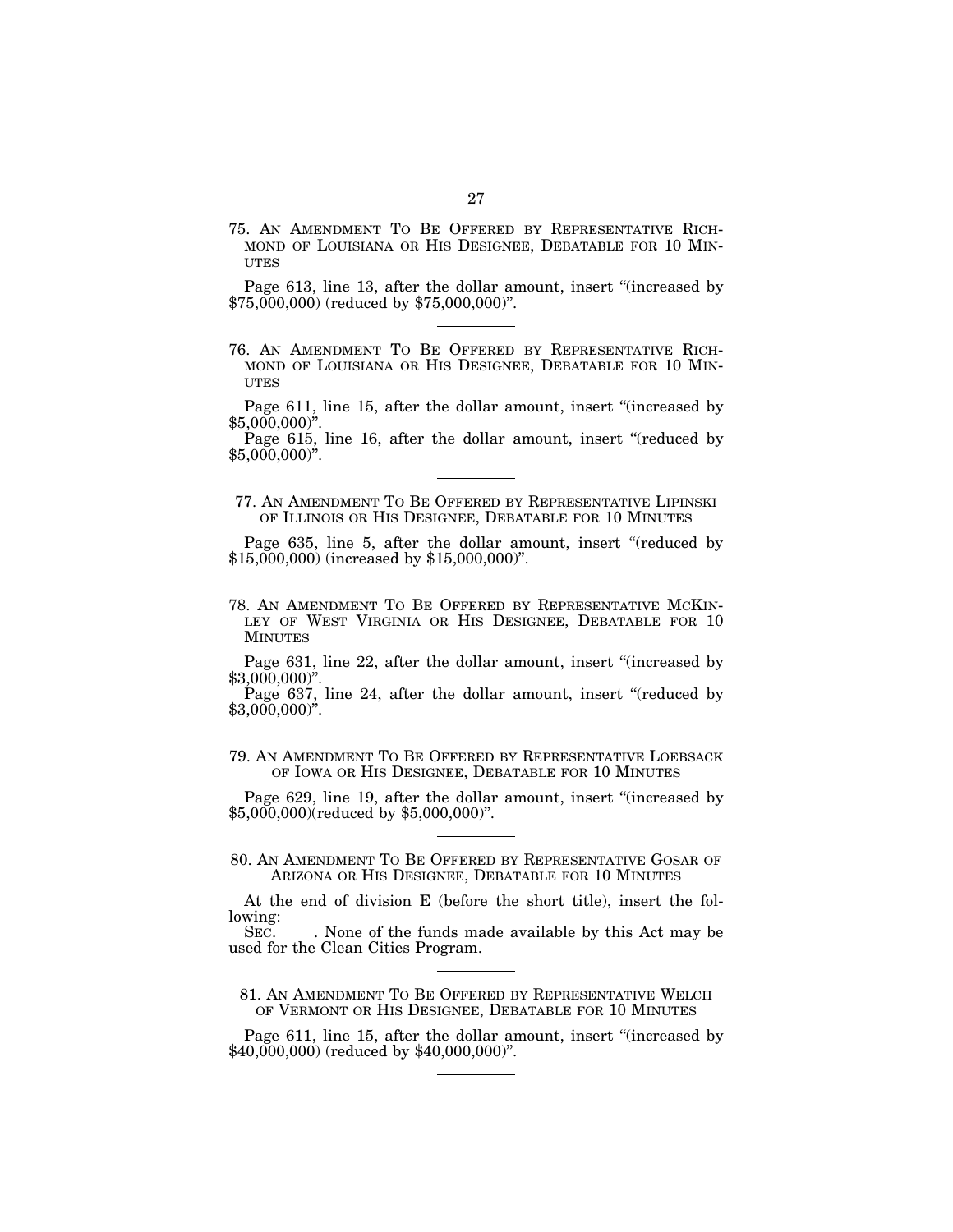82. AN AMENDMENT TO BE OFFERED BY REPRESENTATIVE KUSTER OF NEW HAMPSHIRE OR HER DESIGNEE, DEBATABLE FOR 10 MIN- **UTES** 

Page 637, line 24, after the dollar amount, insert "(reduced by \$3,000,000)''.

Page 659, line 13, after the dollar amount, insert "(increased by  $$3,000,000$ ".

83. AN AMENDMENT TO BE OFFERED BY REPRESENTATIVE CASTOR OF FLORIDA OR HER DESIGNEE, DEBATABLE FOR 10 MINUTES

At the end of division E (before the short title), insert the following:<br>SEC.

SEC. Let None of the funds made available by this Act may be used to finalize the proposed rule entitled "Energy Conservation" Program: Energy Conservation Standards for General Service Lamps'' published by the Department of Energy in the Federal Register on February 11, 2019 (84 Fed. Reg. 3120).

84. AN AMENDMENT TO BE OFFERED BY REPRESENTATIVE PERRY OF PENNSYLVANIA OR HIS DESIGNEE, DEBATABLE FOR 10 MINUTES

Page 629, line 19, after the first dollar amount, insert ''(increased by \$2,000,000)''.

Page 637, line 24, after the first dollar amount, insert "(reduced by  $$2,000,000$ ".

85. AN AMENDMENT TO BE OFFERED BY REPRESENTATIVE FOSTER OF ILLINOIS OR HIS DESIGNEE, DEBATABLE FOR 10 MINUTES

Page 631, line 6, after the dollar amount, insert "(reduced by  $$1$ <sup>".</sup>

Page 631, line 6, after the dollar amount, insert "(increased by  $$1$ <sup>".</sup>

86. AN AMENDMENT TO BE OFFERED BY REPRESENTATIVE HUDSON OF NORTH CAROLINA OR HIS DESIGNEE, DEBATABLE FOR 10 MIN-UTES

Page 631, line 6, after the dollar amount, insert "(reduced by \$1,317,808,000)''.

Page 631, line 6, after the dollar amount, insert "(increased by  $$1,317,808,000$ ".

87. AN AMENDMENT TO BE OFFERED BY REPRESENTATIVE BERA OF CALIFORNIA OR HIS DESIGNEE, DEBATABLE FOR 10 MINUTES

Page 613, line 13, after the dollar amount, insert "(increased by \$3,000,000)".

Page 615, line 16, after the dollar amount, insert "(reduced by \$3,000,000)".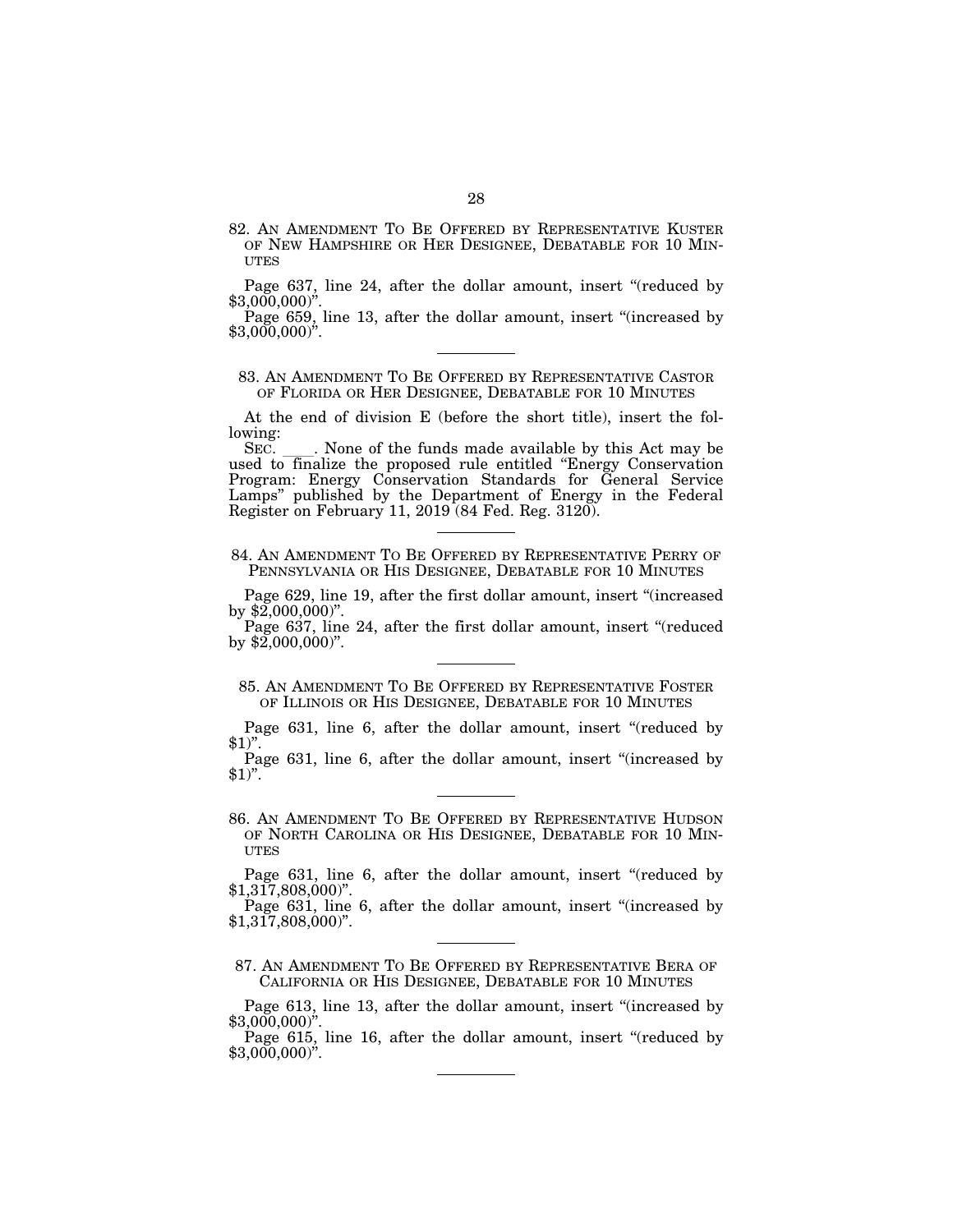### 88. AN AMENDMENT TO BE OFFERED BY REPRESENTATIVE BERA OF CALIFORNIA OR HIS DESIGNEE, DEBATABLE FOR 10 MINUTES

Page 621, line 16, after the dollar amount, insert ''(increased by \$2,000,000) (decreased by \$2,000,000)''.

### 89. AN AMENDMENT TO BE OFFERED BY REPRESENTATIVE MULLIN OF OKLAHOMA OR HIS DESIGNEE, DEBATABLE FOR 10 MINUTES

At the end of division E (before the short title), insert the following:

SEC. Let None of the funds made available by this Act may be used to prepare, propose, or promulgate any regulation or guidance that references or relies on the analysis contained in—

(1) ''Technical Support Document: Social Cost of Carbon for Regulatory Impact Analysis Under Executive Order 12866" published by the Interagency Working Group on Social Cost of Carbon, United States Government, in February 2010;

(2) ''Technical Support Document: Technical Update of the Social Cost of Carbon for Regulatory Impact Analysis Under Executive Order 12866'', published by the Interagency Working Group on Social Cost of Carbon, United States Government, in May 2013 and revised in November 2013;

(3) ''Revised Draft Guidance for Federal Departments and Agencies on Consideration of Greenhouse Gas Emissions and the Effects of Climate Change in NEPA Reviews'', published by the Council on Environmental Quality on December 24, 2014 (79 Fed. Reg. 77802);

(4) ''Technical Support Document: Technical Update of the Social Cost of Carbon for Regulatory Impact Analysis Under Executive Order 12866'', published by the Interagency Working Group on Social Cost of Carbon, United States Government, in July 2015;

(5) ''Addendum to the Technical Support Document on Social Cost of Carbon for Regulatory Impact Analysis Under Executive Order 12866: Application of the Methodology to Estimate the Social Cost of Methane and the Social Cost of Nitrous Oxide'', published by the Interagency Working Group on Social Cost of Greenhouse Gases, United States Government, in August 2016; or

(6) ''Technical Support Document: Technical Update of the Social Cost of Carbon for Regulatory Impact Analysis Under Executive Order 12866'', published by the Interagency Working Group on Social Cost of Greenhouse Gases, United States Government, in August 2016.

90. AN AMENDMENT TO BE OFFERED BY REPRESENTATIVE HUFFMAN OF CALIFORNIA OR HIS DESIGNEE, DEBATABLE FOR 10 MINUTES

At the end of division E (before the short title), insert the following:

SEC. Let None of the funds made available by this Act may be used to finalize the environmental impact statement for the proposed Pebble Project (POA–2017–271).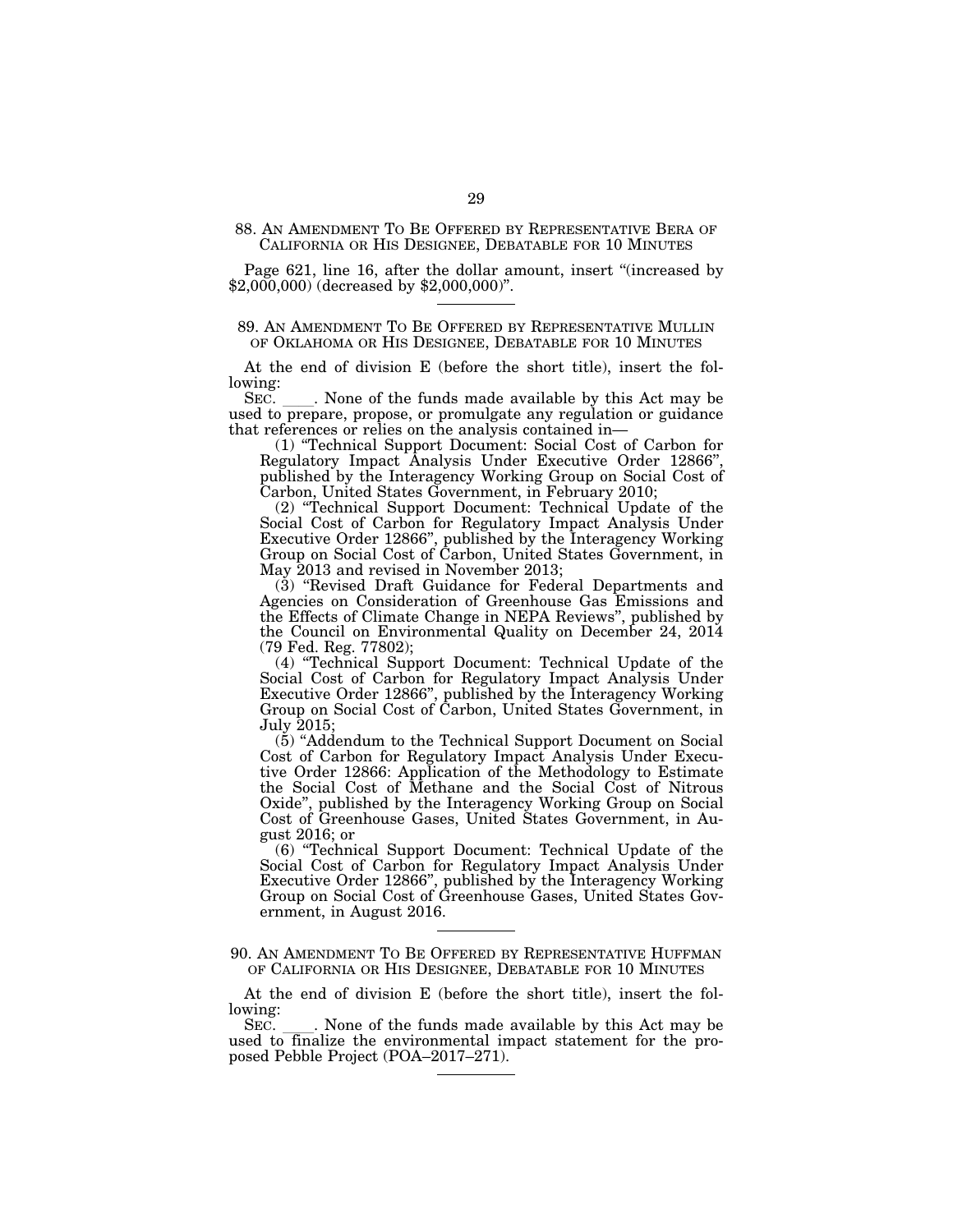91. AN AMENDMENT TO BE OFFERED BY REPRESENTATIVE GRAVES OF LOUISIANA OR HIS DESIGNEE, DEBATABLE FOR 10 MINUTES

In division E, strike section 106.

### 92. AN AMENDMENT TO BE OFFERED BY REPRESENTATIVE RUIZ OF CALIFORNIA OR HIS DESIGNEE, DEBATABLE FOR 10 MINUTES

Page 621, line 16, after the dollar amount, insert "(reduced by \$2,000,000) (increased by \$2,000,000)".

93. AN AMENDMENT TO BE OFFERED BY REPRESENTATIVE ROUZER OF NORTH CAROLINA OR HIS DESIGNEE, DEBATABLE FOR 10 MIN- UTES

Page 613, line 13, after the dollar amount, insert "(increased by \$2,000,000)".

Page 616, line 9, after the dollar amount, insert "(reduced by \$2,000,000)".

### 94. AN AMENDMENT TO BE OFFERED BY REPRESENTATIVE BOYLE OF PENNSYLVANIA OR HIS DESIGNEE, DEBATABLE FOR 10 MINUTES

At the end of division E (before the short title), insert the following:<br>SEC.

SEC. L. None of the funds made available by this Act may be used to reject any application for a grant available under funds appropriated by this Act because of the use of the term ''global warming'' or the term ''climate change'' in the application.

95. AN AMENDMENT TO BE OFFERED BY REPRESENTATIVE ESTES OF KANSAS OR HIS DESIGNEE, DEBATABLE FOR 10 MINUTES

Page 621, line 16, afer the dollar amount, insert "(reduced by \$5,000,000)".

Page 621, line 16, after the dollar amount, insert "(increased by \$5,000,000)".

96. AN AMENDMENT TO BE OFFERED BY REPRESENTATIVE RICE OF NEW YORK OR HER DESIGNEE, DEBATABLE FOR 10 MINUTES

Page 629, line 19, after the dollar amount, insert "(increased by \$16,308,000)".

Page 629, line 19, after the dollar amount, insert "(reduced by  $$16,308,000$ ".

97. AN AMENDMENT TO BE OFFERED BY REPRESENTATIVE BANKS OF INDIANA OR HIS DESIGNEE, DEBATABLE FOR 10 MINUTES

At the end of division E (before the short title), insert the following:<br>SEC.

Rec. Each amount made available in division E, except those amounts made available to the Department of Defense, is hereby reduced by 14 percent.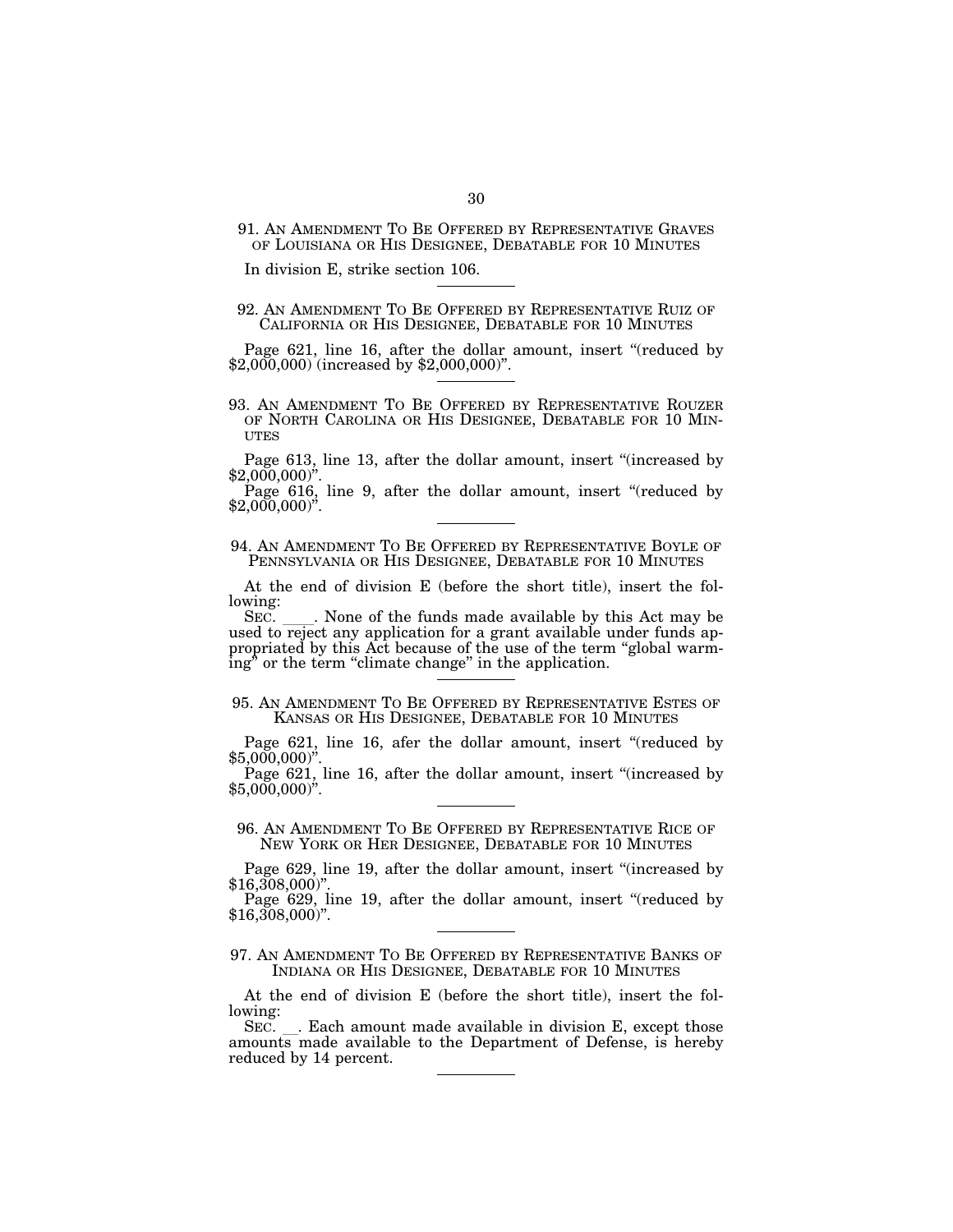98. AN AMENDMENT TO BE OFFERED BY REPRESENTATIVE PLASKETT OF THE VIRGIN ISLANDS OR HER DESIGNEE, DEBATABLE FOR 10 **MINUTES** 

Page 611, line 15, after the dollar amount, insert "(reduced by \$100,000,000) (increased by \$100,000,000)''.

99. AN AMENDMENT TO BE OFFERED BY REPRESENTATIVE CLOUD OF TEXAS OR HIS DESIGNEE, DEBATABLE FOR 10 MINUTES

Page 631, line 6, after the dollar amount, insert "(increased by \$3,000,000)".

Page 637, line 24, after the first dollar amount, insert "(reduced by \$3,000,000)".

100. AN AMENDMENT TO BE OFFERED BY REPRESENTATIVE CLOUD OF TEXAS OR HIS DESIGNEE, DEBATABLE FOR 10 MINUTES

Page 631, line 22, after the dollar amount, insert "(increased by  $$3,000,000$ <sup>"</sup>

Page 637, line 24, after the first dollar amount, insert "(reduced by  $$3,000,000$ ".

101. AN AMENDMENT TO BE OFFERED BY REPRESENTATIVE BLUNT ROCHESTER OF DELAWARE OR HER DESIGNEE, DEBATABLE FOR 10 MINUTES

Page 610, line 23, after the first dollar amount, insert "(reduced by \$1,000,000) (increased by \$1,000,000)''.

102. AN AMENDMENT TO BE OFFERED BY REPRESENTATIVE LAMB OF PENNSYLVANIA OR HIS DESIGNEE, DEBATABLE FOR 10 MINUTES

Page 631, line 6, after the dollar amount, insert "(reduced by \$1,000,000) (increased by \$1,000,000)''.

# 103. AN AMENDMENT TO BE OFFERED BY REPRESENTATIVE JAYAPAL OF WASHINGTON OR HER DESIGNEE, DEBATABLE FOR 10 MINUTES

Page 639, line 14, after the first dollar amount, insert "(reduced by \$661,000,000)''.

Page 640, line 3, after the first dollar amount, insert ''(increased by \$661,000,000)''.

104. AN AMENDMENT TO BE OFFERED BY REPRESENTATIVE O'HALLERAN OF ARIZONA OR HIS DESIGNEE, DEBATABLE FOR 10 MINUTES

Page 637, line 24, after the dollar amount, insert "(reduced by  $$1,000,000$ ".

Page 629, line 19, after the dollar amount, insert ''(increased by  $$1,000,000$ ".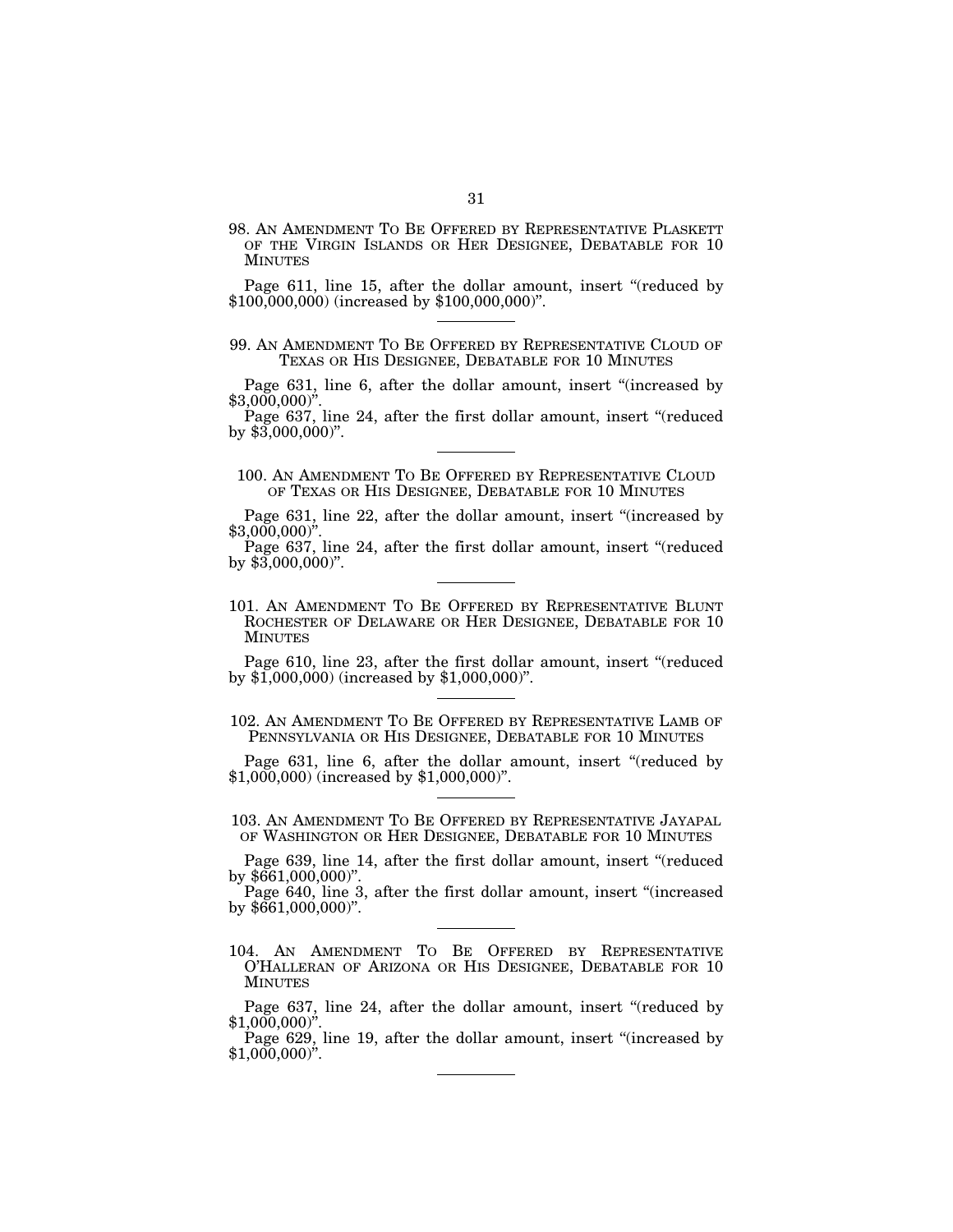105. AN AMENDMENT TO BE OFFERED BY REPRESENTATIVE OMAR OF MINNESOTA OR HER DESIGNEE, DEBATABLE FOR 10 MINUTES

At the end of division E (before the short title), insert the following:<br>SEC.

SEC. Let None of the funds made available by this Act may be used by the Secretary of Energy to make a guarantee under section 1703 of the Energy Policy Act of 2005 (42 U.S.C. 16513) for a project that does not avoid, reduce, or sequester air pollutants or anthropogenic emissions of greenhouse gases.

106. AN AMENDMENT TO BE OFFERED BY REPRESENTATIVE LEE OF NEVADA OR HER DESIGNEE, DEBATABLE FOR 10 MINUTES

Page 635, line 12, after the dollar amount, insert "(increased by \$3,000,000)".

Page  $637$ , line 24, after the dollar amount, insert "(reduced by  $$3,000,000$ )".

107. AN AMENDMENT TO BE OFFERED BY REPRESENTATIVE ROUDA OF CALIFORNIA OR HIS DESIGNEE, DEBATABLE FOR 10 MINUTES

Page 611, line 15, after the first dollar amount, insert "(reduced by \$5,000,000) (increased by \$5,000,000)".

108. AN AMENDMENT TO BE OFFERED BY REPRESENTATIVE GARCÍA OF ILLINOIS OR HIS DESIGNEE, DEBATABLE FOR 10 MINUTES

Page 631, line 22, after the first dollar amount, insert "(reduced by \$5,000,000)".

Page 629, line 19, after the first dollar amount, insert "(increased by \$5,000,000)".

109. AN AMENDMENT TO BE OFFERED BY REPRESENTATIVE LEVIN OF CALIFORNIA OR HIS DESIGNEE, DEBATABLE FOR 10 MINUTES

Page 649, line 9, after the dollar amount, insert "(reduced by \$500,000) (increased by \$500,000)".

110. AN AMENDMENT TO BE OFFERED BY REPRESENTATIVE CRAIG OF MINNESOTA OR HER DESIGNEE, DEBATABLE FOR 10 MINUTES

Page 610, line 23, after the dollar amount, insert "(increased by \$1,000,000)".

Page 613, line 13, after the dollar amount, insert "(increased by  $$1,000,000$ ".

Page 615, line 16, after the dollar amount, insert "(reduced by  $$2,500,000$ ".

111. AN AMENDMENT TO BE OFFERED BY REPRESENTATIVE CRAIG OF MINNESOTA OR HER DESIGNEE, DEBATABLE FOR 10 MINUTES

Page 611, line 15, after the dollar amount, insert "(reduced by \$7,500,000)increased by \$7,500,000)".